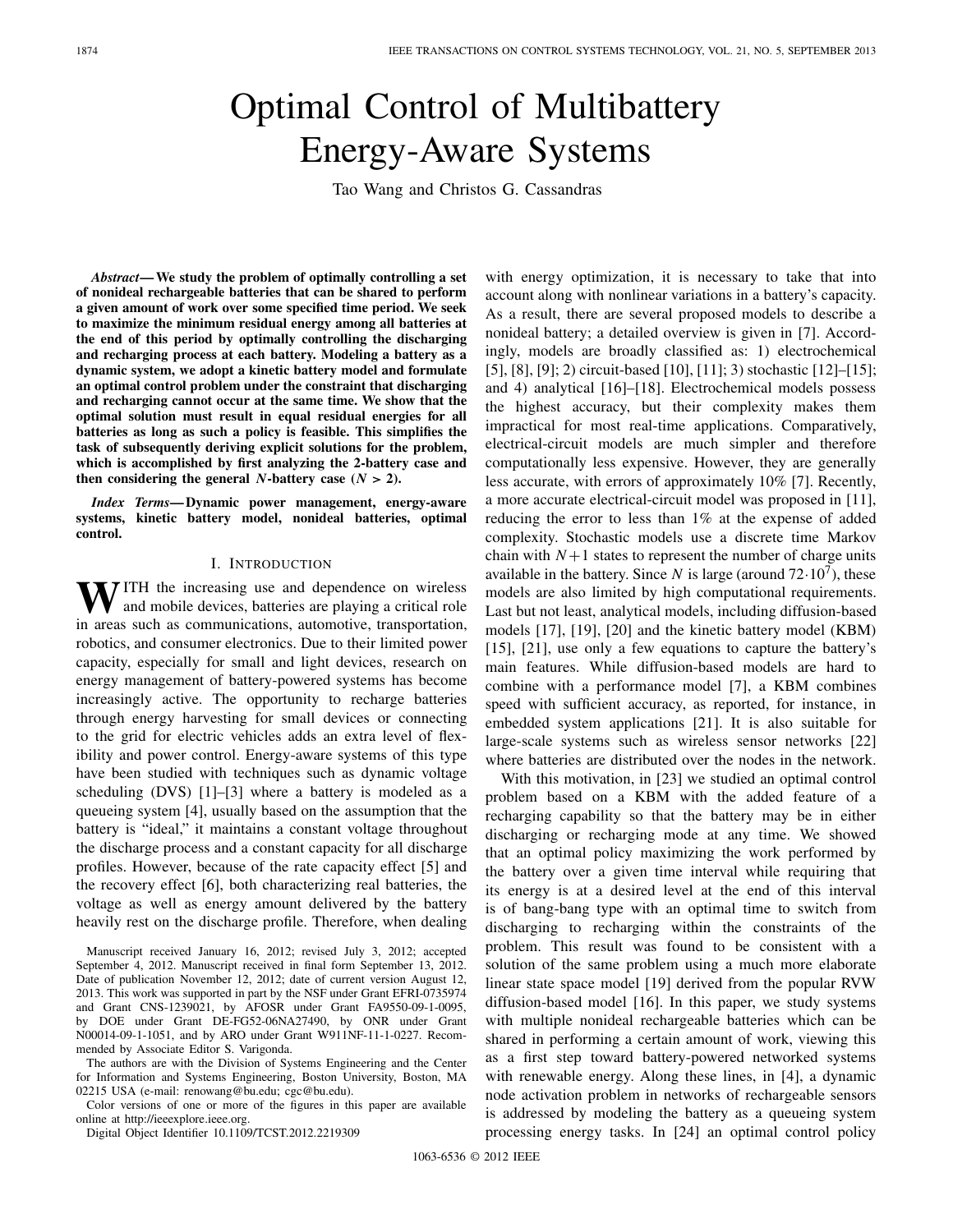is presented for cross-layer resource allocation in wireless networks operating with rechargeable batteries. In [25] advantage is taken of battery energy storage in optimal power flow problems, while in [26] a network resource allocation problem is presented for energy-harvesting sensor platforms with time-varying battery recharging rates. However, in all these cases the battery models used are simple and assume ideal behavior. Recently, based on an electrochemical model, Moura *et al.* [27] used a deterministic dynamic programming formulation to derive a heuristic for controlling the charging processes so as to reduce film growth and thus improve battery pack lifetime. Despite different problem objectives, the optimal policy features in [27], such as unequal and delayed charging, are structurally consistent with our results based on the KBM.

In this paper, we use a KBM for multiple batteries that can be shared and are fully rechargeable. We seek to maximize the minimum residual energy among all batteries at the end of a given time interval  $[0, T]$  with the requirement that the total battery output should reach a desired level at the end of  $[0, T]$ , subject to certain rechargeability constraints. We assume that recharging a battery is possible only while it is not being discharged, a requirement which is application-dependent. Relaxing this constraint is a special case of the more general problem we have analyzed and leads to a simpler solution. Our motivation mainly comes from: 1) multiple battery-powered robotic systems, which must periodically interrupt operation for recharging purposes; 2) wireless sensor nodes, which are usually battery-powered and must also be periodically recharged; and 3) electric vehicles, where the emerging "smart grid" provides considerable flexibility for controlling the timing of recharging intervals in between usage of the vehicle [28]. In many such applications, discharging and recharging processes of each battery-powered system cannot be conducted simultaneously. In the meantime, these multiple battery-powered systems are usually required to complete a common load of work over  $[0, T]$  while ensuring the available functionality of the system at *T* so that the process may be repeated, possibly in periodic fashion. We first prove some properties of an optimal policy, the main one being the fact that it must result in equal residual energies for all batteries at time *T*. This enables us to subsequently derive explicit solutions for the problem. As already mentioned, we view this as a first step toward studying similar problems where the batteries are not all shared at a single location, but rather distributed over a network of devices with one or more batteries placed on board and powering each device. We may then address resource allocation and network lifetime maximization problems where the nonideal nature of the batteries is not only taken into account but also taken advantage of.

In Section II, a multibattery optimal control problem based on a KBM is formulated. Significant properties of the optimal solution are identified and proved in Section III. In Section IV, with the help of these properties, we are able to provide a full determination of the optimal control solution, starting with the 2-battery case, which is then extended to a solution of the *N*-battery case and its verification. Conclusions and a description of future research are given in Section V.

 $\frac{u_1, h_1}{\text{[Curl]}}$ Device  $h(t)$  $(1-\beta)h(t)$ Device  $\beta h(t)$  $\overline{2}$ **B-well** R-well Device  $b(t)$  $r(t)$  $[\text{ctrl}]$  $u(t)$  $0 \leq \sum$  $\vert u_i(t) \vert \leq 1$  $k(b(t)-r(t))$ Load  $(a)$  (b)

Fig. 1. (a) Multibattery system based on KBM. (b) Modified KBM proposed in [29].

#### II. PROBLEM STATEMENT

We consider *N* battery-powered devices, each with an embedded battery and a corresponding controller, that may be shared to serve a common load, as shown in Fig. 1.

Each battery is modeled by a KBM, as in [29]. To briefly review, a KBM views each battery, indexed by  $i = 1, \ldots, N$ , as consisting of two communicating wells, a bound-charge well whose content (energy level) is  $b_i(t)$  and an available-charge well whose content is  $r_i(t)$  (details are given in [29]). The controllable input flow is denoted by  $h(t)$  and, in general, it is distributed to both wells through a constant coefficient  $\beta$  (0  $\leq \beta \leq$  1). As shown in [29], the case where  $\beta = 0$ gives the same optimal solution structure as the generic case. Thus, to maintain some simplicity in the analysis, we will limit ourselves to  $\beta = 0$  and obtain the KBM shown in (2) and (3) below. In our prior work involving a single battery we sought to control the discharging and recharging processes (executed by the controller) so as to maximize the battery output over a given interval while maintaining some required residual energy level. However, when dealing with multiple rechargeable batteries, we adopt an objective motivated by the goal of maximizing a system's "lifetime," often viewed as the time until the first battery is depleted (e.g., [22] and [30]). Thus, we seek to maximize the minimum residual energy after finishing a prescribed workload within a time interval [0, *T* ] (note that this provides the flexibility to repeat the system's operation over cycles of length *T* ). Let *S* be the battery index set with  $|S| = N$ , and let  $U(t) = (u_1(t), h_1(t), \ldots, u_N(t), h_N(t))^T$ , where  $u_i(t)$  and  $h_i(t)$  for  $i \in S$  denote the instantaneous discharge and recharge rate of battery *i*, respectively. We then formulate the problem as follows:

$$
\max_{U(t)} \min_{i \in S} r_i(T) \tag{1}
$$

$$
\dot{r}_i(t) = -c_1 u_i(t) + k(b_i(t) - r_i(t))
$$
\n(2)

$$
\dot{b}_i(t) = c_2 h_i(t) - k(b_i(t) - r_i(t))
$$
\n(3)

$$
r_i(t) \ge 0, \quad b_i(t) \le B \tag{4}
$$

 $u_i(t)h_i(t) = 0$  (5)

$$
0 \le u_i(t) \le 1, \ 0 \le h_i(t) \le 1 \tag{6}
$$

$$
0 \le \sum_{i=1} u_i(t) \le 1 \tag{7}
$$

$$
\int_0^T \sum_i u_i(t)dt = Q.
$$
 (8)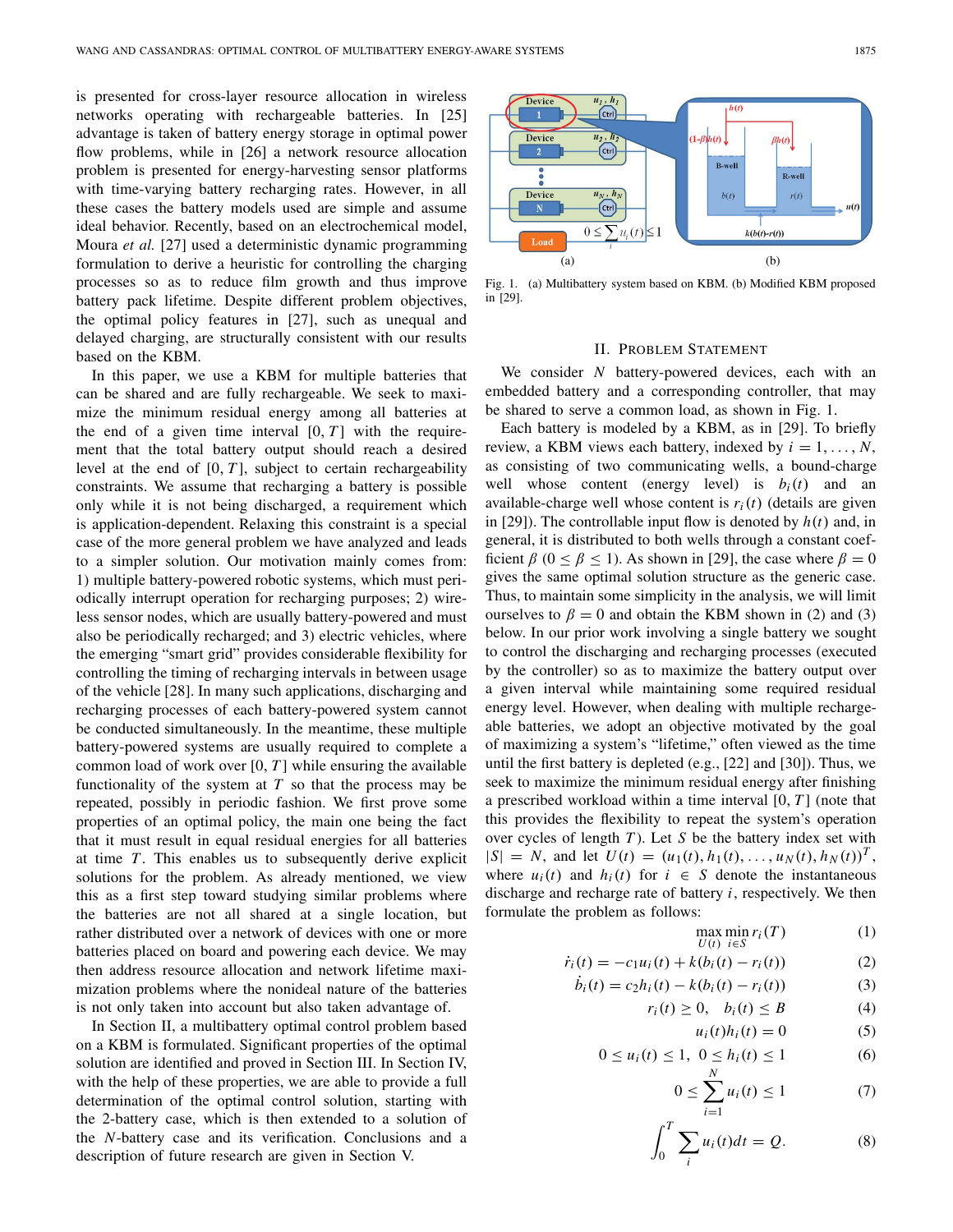Here, (2) and (3) capture the battery dynamics through the KBM, where *k* depends on the battery characteristics and *c*1, *c*<sup>2</sup> are battery-specific influencing factors for discharge and recharge processes, satisfying  $c_1 > c_2 \geq 0$  (this indicates that a battery discharges faster than it recharges). The constraint (5) requires that the discharging and recharging processes cannot occur simultaneously (this can be relaxed, depending on the application) and (6) imposes natural limits on the corresponding process rates. The state variables  $r_i(t)$ ,  $b_i(t)$ are physically constrained as in (4) with  $b_i(0) \ge r_i(0)$ . The overall load to be served can be supported by either one or multiple batteries at any time, as indicated in (7) and consistent with (6). Finally, (8) captures the fact that the load is required to complete a specific amount of work *Q* within [0, *T* ].

### III. OPTIMAL CONTROL PROPERTIES

We begin by solving (2) and (3) under the assumption that a control policy  $\{u_i(t), h_i(t), i \in S\}$  is feasible over some interval  $[t_1, t_2] \subseteq [0, T]$ , including possible boundary arcs where  $r_i(\tau) = 0$  or  $b_i(\tau) = B$ ,  $\tau \in [t_1, t_2]$ . It is straightforward to derive this solution

$$
r_i(\tau) = \frac{1}{2} \left[ b_i(t_1) + r_i(t_1) - (b_i(t_1) - r_i(t_1))e^{-2k(\tau - t_1)} \right]
$$
  
\n
$$
- \frac{1}{2} \int_{t_1}^{\tau} \left[ c_1 u_i(t) [1 + e^{2k(t-\tau)}] - c_2 h_i(t) [1 - e^{2k(t-\tau)}] \right] dt
$$
(9)  
\n
$$
b_i(\tau) = \frac{1}{2} \left[ b_i(t_1) + r_i(t_1) + (b_i(t_1) - r_i(t_1))e^{-2k(\tau - t_1)} \right]
$$
  
\n
$$
- \frac{1}{2} \int_{t_1}^{\tau} \left[ c_1 u_i(t) [1 - e^{2k(t-\tau)}] - c_2 h_i(t) [1 + e^{2k(t-\tau)}] \right] dt.
$$
(10)

Setting  $\rho_i(t_1, \tau)$  and  $\beta_i(t_1, \tau)$  to denote the first term in (10) and (10) respectively, we can write for a solution over [0, *T* ]

$$
r_i(T) = \rho_i(0, T) - \int_0^T c_1 u_i(r) \frac{1 + e^{2k(r - T)}}{2} dr
$$

$$
+ \int_0^T c_2 h_i(r) \frac{1 - e^{2k(r - T)}}{2} dr \qquad (11)
$$

$$
b_i(T) = \beta_i(0, T) - \int_0^{\tau} c_1 u_i(r) \frac{1 - e^{2k(r - T)}}{2} dr
$$

$$
+ \int_0^{\tau} c_2 h_i(t) \frac{1 + e^{2k(r - T)}}{2} dr \qquad (12)
$$

as long as the feasibility of  $\{u_i(t), h_i(t)\}$  over  $[0, T]$  is assumed. Since we have assumed  $b_i(0) \ge r_i(0)$ , obviously  $\beta_i(0, T) > \rho_i(0, T) > 0.$ 

Let us denote an optimal control policy by  $\{u_i^*(t), h_i^*(t), i \in$ *S*}. We can immediately observe that  $\{0, 0, i \in S\}$  cannot be an optimal policy, i.e., a policy that maximizes min<sub>i∈*S*</sub>  $r_i(T)$ . This follows from the constraint  $(5)$  and the fact that  $\{0, 0\}$  in  $(11)$ is dominated by any control  $\{0, h_i(t)\}$  with  $h_i(t) > 0$  which gives a larger value for  $r_i(T)$ . Moreover, (8) requires  $u_i(t)$  > 0,  $h_i(t) = 0$  for some *i* and over some interval  $[t_1, t_2] \subseteq$ [0, *T*]. Thus, at least some  $i \in S$  must include  $u_i(t) > 0$ ; for any remaining  $i \in S$  an optimal control would be  $\{0, h_i(t)\}$ with  $h_i(t) > 0$ . Therefore, an optimal control for any  $i \in S$ has the property that either  $u_i^*(t) > 0$ ,  $h_i^*(t) = 0$  or  $u_i^*(t) =$ 0,  $h_i^*(t) > 0$  (with  $h_i^*(t) = 1$  when  $b_i(t) < B$ ).

The main result in this section (Theorem 1) is that, under optimal control, all  $r_i^*(T)$ ,  $i \in S$ , are equal provided there is at least one feasible policy under which all  $r_i(T)$ ,  $i \in S$ , are equal. In order to establish this result, we will make use of a perturbed policy  $\{u'_i(t), h'_i(t), i \in S\}$  relative to any feasible one  $\{u_i(t), h_i(t), i \in S\}$ . We define such a policy by perturbing two of the controls indexed by *i* and  $j \neq i$  respectively as follows:

$$
\begin{cases}\n u_i'(t) = u_i(t), & h_i'(t) = h_i(t) & t \in [0, T]/[\tau_i, \tau_i + \Delta_i] \\
 u_i'(t) = u_i(t) - \Delta u_i, & h_i'(t) = 0 & t \in [\tau_i, \tau_i + \Delta_i]\n\end{cases}
$$
\n(13)

$$
\begin{cases}\n u'_{j}(t) = u_{j}(t), & h'_{j}(t) = h_{j}(t) & t \in [0, T]/[\tau_{j}, \tau_{j} + \Delta_{j}] \\
 u'_{j}(t) = u_{j}(t) + \Delta u_{j}, & h'_{j}(t) = 0 & t \in [\tau_{j}, \tau_{j} + \Delta_{j}] \n\end{cases}
$$
\n(14)

where  $\Delta u_i$ ,  $\Delta u_j$ ,  $\Delta i$ , and  $\Delta j$  are all positive constants. For notational convenience, we shall refer to the perturbed control for *i* in (13) above as  $\pi^{-}[u_i, \tau_i, \Delta_i, \Delta u_i]$  and the one for *j* in (14) as  $\pi^+[\mu_j, \tau_j, \Delta_j, \Delta \mu_j]$ . In simple terms, under  $\pi^{-}[u_i, \tau_i, \Delta_i, \Delta u_i]$  the discharging control  $u_i(t)$  is reduced by  $\Delta u_i > 0$  over an interval  $[\tau_i, \tau_i + \Delta_i]$ , while  $u_j(t)$  under  $\pi^+$ [ $u_i, \tau_i, \Delta_i, \Delta u_i$ ] is increased by  $\Delta u_i > 0$  over an interval  $[\tau_i, \tau_j + \Delta_j]$ ; in both cases, the recharging control over these intervals is 0 to satisfy (5) and the controls remain unchanged over the rest of [0, *T* ]. Assuming for the moment the feasibility of  $\{u'_i(t), h'_i(t)\}\$  and  $\{u'_j(t), h'_j(t)\}\$ , let  $\Delta r_i(t) = r'_i(t) - r_i(t)$ ,  $\Delta b_i(t) = b'_i(t) - b_i(t)$  and observe that for any  $t \in [\tau_i, T]$  it follows from (9) and (10):

$$
\Delta r_i(t) = \begin{cases}\n\frac{1}{2}c_1 \Delta u_i \int_{\tau_i}^t [1 + e^{2k(r-t)}] dr & t < \tau_i + \Delta_i \\
\frac{1}{2}c_1 \Delta u_i \int_{\tau_i}^{\tau_i + \Delta_i} [1 + e^{2k(r-t)}] dr & t \ge \tau_i + \Delta_i\n\end{cases} (15)
$$
\n
$$
\Delta b_i(t) = \begin{cases}\n\frac{1}{2}c_1 \Delta u_i \int_{\tau_i}^t [1 - e^{2k(r-t)}] dr & t < \tau_i + \Delta_i \\
\frac{1}{2}c_1 \Delta u_i \int_{\tau_i}^{\tau_i + \Delta_i} [1 - e^{2k(r-t)}] dr & t \ge \tau_i + \Delta_i\n\end{cases} (16)
$$

and note that  $\Delta r_i(t) > \Delta b_i(t) > 0$ . Similarly, for any  $t \in [\tau_i, T]$ 

$$
\Delta r_j(t) = \begin{cases}\n-\frac{1}{2} \int_{\tau_j}^t \left[ c_1 \Delta u_i [1 + e^{2k(r-t)}] \right. \\
\left. + c_2 h_j(r) [1 - e^{2k(r-t)}] \right] dr & t < \tau_j + \Delta_j \\
-\frac{1}{2} \int_{\tau_j}^{\tau_j + \Delta_j} \left[ c_1 \Delta u_i [1 + e^{2k(r-t)}] \right. \\
\left. + c_2 h_j(r) [1 - e^{2k(r-t)}] \right] dr & t \ge \tau_j + \Delta_j \\
\end{cases} \tag{17}
$$

$$
\Delta b_i(t) = \begin{cases}\n-\frac{1}{2} \int_{\tau_j}^t \left[ c_1 \Delta u_i [1 - e^{2k(r-t)}] \right. \\
\left. + c_2 h_j(r) [1 + e^{2k(r-t)}] \right] dr & t < \tau_j + \Delta_j \\
-\frac{1}{2} \int_{\tau_j}^{\tau_j + \Delta_j} \left[ c_1 \Delta u_i [1 - e^{2k(r-t)}] \right. \\
\left. + c_2 h_j(r) [1 + e^{2k(r-t)}] \right] dr & t \ge \tau_j + \Delta_j \\
\end{cases} \tag{18}
$$

and note that  $\Delta r_i(t) < \Delta b_i(t) < 0$ . Regarding the feasibility of  $\{u'_i(t), h'_i(t)\}$  and  $\{u'_j(t), h'_j(t)\}$ , we need to satisfy all problem constraints. This can be accomplished under certain conditions, as expressed in the next two lemmas.

*Lemma 1:* Let  $\{u_i(t), h_i(t)\}, \{u_j(t), h_j(t)\}\$  be controls for *i*, *j* in a feasible policy. If  $r_j(t) > 0$  for all  $t \in [0, T]$  under this policy, then the following conditions ensure that there are feasible perturbed controls  $\{u'_i(t), h'_i(t)\}, \{u'_j(t), h'_j(t)\}.$ 

C1) There exists an interval  $[\tau_i, \tau_i + \Delta_i]$  with  $u_i(t) > 0$ ,  $t \in [\tau_i, \tau_i + \Delta_i].$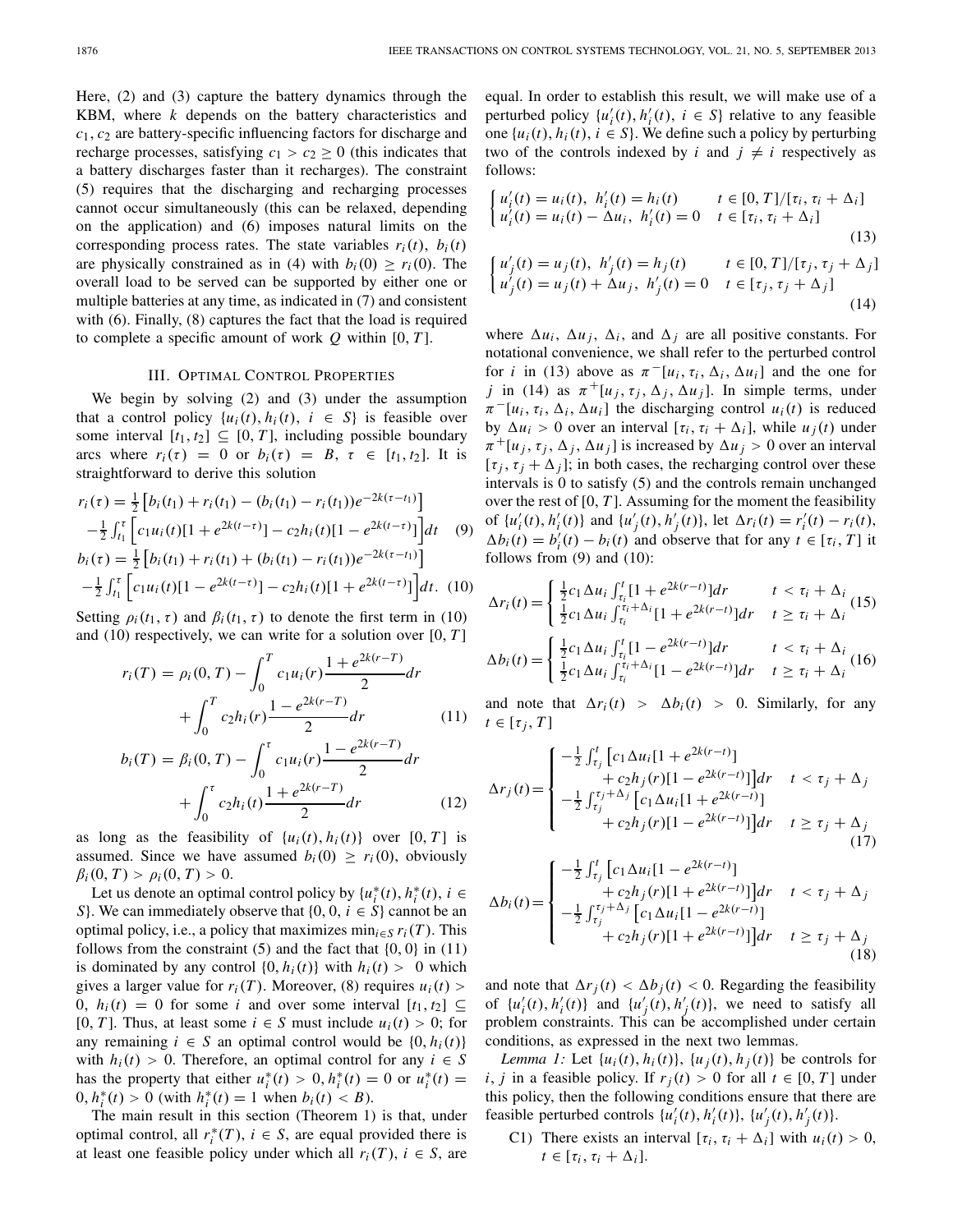C2) There exists an interval  $[\tau_j, \tau_j + \Delta_j]$  such that  $\sum_{k \in S} u_k(t)$  < 1,  $t \in [\tau_j, \tau_j + \Delta_j]/[t_1, t_2]$ , where  $[t_1, t_2] = [\tau_i, \tau_i + \Delta_i] \cap [\tau_j, \tau_j + \Delta_j]$  and  $[\tau_i, \tau_i + \Delta_i]$ satisfies C1).

*Proof:* In order to ensure the feasibility of  $\{u_i'(t), h_i'(t)\}$ ,  $\{u'_{j}(t), h'_{j}(t)\}$ , we must satisfy the constraints (4) through (8). Note that (5) holds by construction. Next, to satisfy (6), we have  $u'_{j}(t) > u_{j}(t) \ge 0$  in (14), but must also ensure that  $u'_i(t) \geq 0$  in (13); this follows from C1) since we may select  $\Delta u_i > 0$  arbitrarily small. Regarding (7),  $u'_i(t) < u_i(t)$  in (13) preserves the inequality, but  $u'_{j}(t)$  in (14) may violate it. However, under C2) we may select  $\Delta u_i > 0$  arbitrarily small to satisfy  $\sum_{k \in S} u'_k(t) \leq 1$  over  $[\tau_j, \tau_j + \Delta_j]/[t_1, t_2]$ . In the interval  $[t_1, t_2]$  (if it is not empty), we can select  $\Delta u_i \geq \Delta u_j$  to preserve (7). To satisfy (8), we require  $\int_0^T [u_i(t) + u_j(t)]dt = \int_0^T [u'_i(t) + u'_j(t)]dt$ , which implies  $\Delta u_i \Delta_i = \Delta u_j \Delta_j$  a condition which may be satisfied by properly selecting  $\Delta_i$ ,  $\Delta_j$  relative to the values of  $\Delta u_i$ ,  $\Delta u_j$ . Regarding the constraints in  $(4)$ , from  $(15)$  and  $(17)$ , we

have

$$
r'_{i}(t) > r_{i}(t), \quad b'_{i}(t) > b_{i}(t), \qquad t \in [\tau_{i}, T] \tag{19}
$$

$$
r'_{j}(t) < r_{j}(t), \quad b'_{j}(t) < b_{j}(t), \qquad t \in [\tau_{j}, T] \tag{20}
$$

so that we only have to ensure that  $b_i'(t) \leq B$  and  $r_j'(t) \geq 0$ in (4) are satisfied under  $\{u'_i(t), h'_i(t)\}, \{u'_j(t), h'_j(t)\}.$  As far as the constraint  $b_i'(t) \leq B$  is concerned, we can ensure it remains in force as follows. Suppose  $b_i(t_1) = B$  for some  $t_1 \in$ [ $\tau_i$ , *T*]. Consider an interval [ $\tau_h$ ,  $\tau_h + \Delta_h$ ] with  $\tau_h + \Delta_h < t_1$ , where  $u_i(t) = 0$ ,  $h_i(t) > 0$ . The existence of  $[\tau_h, \tau_h + \Delta_h]$  is guaranteed because  $b_i(t_1) = B$  cannot be satisfied by (3) if  $h_i(t) = 0$  over [0,*t*<sub>1</sub>]. Let  $h_i(t)$  be perturbed by  $-\Delta h_i < 0$ over  $[\tau_h, \tau_h + \Delta_h]$  and observe that from (9) and (10) we get corresponding perturbations

$$
\Delta r_i^h(t) = -\frac{1}{2}c_2 \Delta h_i \int_{\tau_h}^{\tau_h + \Delta_h} [1 - e^{2k(r-t)}] dr \qquad (21)
$$

$$
\Delta b_i^h(t) = -\frac{1}{2}c_2 \Delta h_i \int_{\tau_h}^{\tau_h + \Delta_h} [1 + e^{2k(r-t)}] dr \qquad (22)
$$

where  $\Delta b_i^h(t)$  <  $\Delta r_i^h(t)$  < 0. Now recalling that in (15) and (16)  $\Delta r_i(t) > \Delta b_i(t) > 0$  over  $[\tau_i, T]$ , we can always select  $\tau_h$ ,  $\Delta_h$ ,  $\Delta h_i$  to satisfy  $\Delta r_i(t) + \Delta r_i^h(t) > 0$  and  $\Delta b_i(t) + \Delta b_i^h(t) = 0$  over [*t*<sub>1</sub>, *T*]. Consequently, for any *i* subject to  $\pi^{-}[u_i, \tau_i, \Delta_i, \Delta u_i]$ , we can guarantee  $b_i'(t) \leq B$ by adequately perturbing  $h_i(t)$  over  $[\tau_h, \tau_h + \Delta_h]$ .

Regarding the constraint  $r'_j(t) \geq 0$ , under the lemma's assumption  $r_i(t) > 0$  for all  $t \in [\tau_i, T]$ , there exists  $\epsilon > 0$ such that  $r_j(t) > \epsilon > 0$ . Then, from (17), we can always satisfy  $r'_j(t) \ge 0$  by selecting  $\Delta u_j > 0$ ,  $\Delta j > 0$  such that

$$
\frac{1}{2} \int_{\tau_j}^{\tau_j + \Delta_j} \left[ c_1 \Delta u_i [1 + e^{2k(r-t)}] + c_2 h_j(r) [1 - e^{2k(r-t)}] \right] dr \le \epsilon
$$

which completes the proof of the lemma.

Under certain conditions, C2) in Lemma 1 can be relaxed and the result requires only C1) as expressed in the following corollary.

*Corollary 1:* For the setting of Lemma 1, suppose  $\tau_i = \tau_j$ and  $\Delta_i = \Delta_i$ . Then, C2) is not needed and the result holds under C1) only.

*Proof:* Condition C2) was needed to ensure (7) is satisfied. In this case, suppose  $\sum_{k \in S} u_k(t) = 1$  over  $[\tau_i, \tau_i + \Delta_i] \equiv$  $[\tau_j, \tau_j + \Delta_j]$ . Since, under  $\{u'_i(t), h'_i(t)\}, \{u'_j(t), h'_j(t)\}$  the only changes occur over  $[\tau_i, \tau_i + \Delta_i]$ , we can ensure that  $\sum_{k \in S} u'_k(t) = 1$  over  $[\tau_i, \tau_i + \Delta_i]$  [hence, (7) still holds] by selecting  $\Delta u_i = \Delta u_j$ . If, on the other hand,  $\sum_{k \in S} u_k(t) < 1$ , the same construction obviously satisfies  $\sum_{k \in S} u'_k(t)$  < 1. ■

Before establishing our main result, we need one more lemma as follows, which ensures the existence of some *j* with  $r_j(t) > 0$  whenever  $\sum_{i \in S} u_i(t) = 1$ .

*Lemma 2:* Suppose  $\sum_{i \in S} u_i(t) = 1$  over some interval  $[t_1, t_2] \subset (0, T]$ . Then, among all *j* with  $u_j(t) > 0$  over  $[t_1, t_1 + \epsilon] \subseteq [t_1, t_2]$  for some  $\epsilon > 0$ , there exists at least one with  $r_j(t) > 0$  over  $[t_1, t_1 + \epsilon]$ .

*Proof:* We first use a contradiction argument to prove that there exists  $j \in S$  with  $u_i(t) > 0$  over  $[t_1, t_1 + \epsilon]$  such that  $r_i(t_1) > 0$ . Assume that for all *j* with  $u_i(t) > 0$  over  $[t_1, t_1 + \epsilon]$ , we have  $r_j(t_1) = 0$ . Suppose there are *n* such batteries (arbitrarily indexed from 1 to *n*) with  $u_j(t) > 0$ , *h*<sub>j</sub>(*t*) = 0 over [*t*<sub>1</sub>, *t*<sub>1</sub> +  $\epsilon$ ] so that  $U(t) \equiv \sum_{i=1}^{n} u_i(t) = 1$ . Let  $R(t) = \sum_{i=1}^{n} r_i(t)$  and  $B(t) = \sum_{i=1}^{n} b_i(t)$  and observe that by summing (2) and (3) over all  $i = 1, \ldots, n$  we get

$$
\dot{R}(t) = -c_1 + k(B(t) - R(t)), \qquad t \in [t_1, t_1 + \epsilon] \tag{23}
$$

$$
\dot{B}(t) = -k(B(t) - R(t))
$$
\n(24)

where  $R(t) \geq 0$  due to  $r_i(t) \geq 0$ ,  $i = 1, ..., n$ , in (4). Moreover, under the assumption that  $r_i(t_1) = 0$ ,  $j = 1, \ldots, n$ , we have  $R(t_1) = 0$ . We now invoke Lemma 2 in [29] which asserts that for the KBM model (2) and (3) if  $t_1 \in (0, T)$ is such that  $u_i(t_1) = 1$  and  $\dot{r}_i(t_1) > 0$  regardless of  $\{h_i(t)\},$ then, under feasible  $\{u_i(t), h_i(t)\}$ , we must have  $\dot{r}_i(t) > 0$  for all  $t \in [0, t_1]$ . If  $\dot{R}(\tau) > 0$ ,  $\tau \in [t_1, t_1 + \epsilon]$ , this property applies to (23) and (24), since  $U(t) = 1$  over  $[t_1, t_1 + \epsilon]$ . Thus, suppose there exists  $\tau \in [t_1, t_1 + \epsilon]$  such that  $R(\tau) > 0$ . Then,  $R(t) > 0$  for all  $t \in [0, \tau]$ . However, this contradicts the fact that  $R(t_1) = 0$  which requires  $R(t) < 0$  for at least some  $t < t_1$ , since  $R(t) \geq 0$  over all  $t \in [0, T]$ . We conclude that  $\hat{R}(t) \leq 0$  over  $[t_1, t_1 + \epsilon]$ . Since  $R(t_1) = 0$ , this implies that  $R(t) \leq 0$  over  $[t_1, t_1 + \epsilon]$ . Still subject to  $R(t) \geq 0$  over all  $t \in [0, T]$ , it follows that  $R(t) = 0$  over all  $t \in [t_1, t_1 + \epsilon]$ , which also leads to  $\hat{R}(t) = 0$  over  $[t_1, t_1 + \epsilon]$ . Then, (23) implies that  $B(t) = \frac{c_1}{k}$  in such an interval, so that (24) implies that  $\dot{B}(t_1) = -c_1 < 0$  contradicting the fact that  $B(t) = \frac{c_1}{k}$  is constant. We conclude that  $R(t_1) = 0$  cannot be true; hence, the assumption that  $r_j(t_1) = 0$ ,  $j = 1, \ldots, n$  cannot hold. Therefore, there exists  $j \in S$ , such that  $r_i(t_1) > 0$ . Since  $r_j(t)$  is continuous, there exists  $\epsilon > 0$  such that  $r_j(t) > 0$ ,  $t \in [t_1, t_1 + \epsilon]$ , proving the lemma.

*Theorem 1:* Let  $\Pi$  be the set of feasible policies for the problem (1)–(8). If there exists  $\pi_0 \in \Pi$  under which  $r_i(T) =$  $r_j(T)$  for all  $i, j \in S$ , then there exists an optimal policy  $\pi^* \in \Pi$  such that  $r_i^*(T) = r_j^*(T)$  for all  $i, j \in S$ .

*Proof:* For any optimal policy, let

$$
S_1 = \{i : r_i^*(T) = \bar{r}\}, \quad S_2 = \{i : r_i^*(T) > \bar{r}\}\tag{25}
$$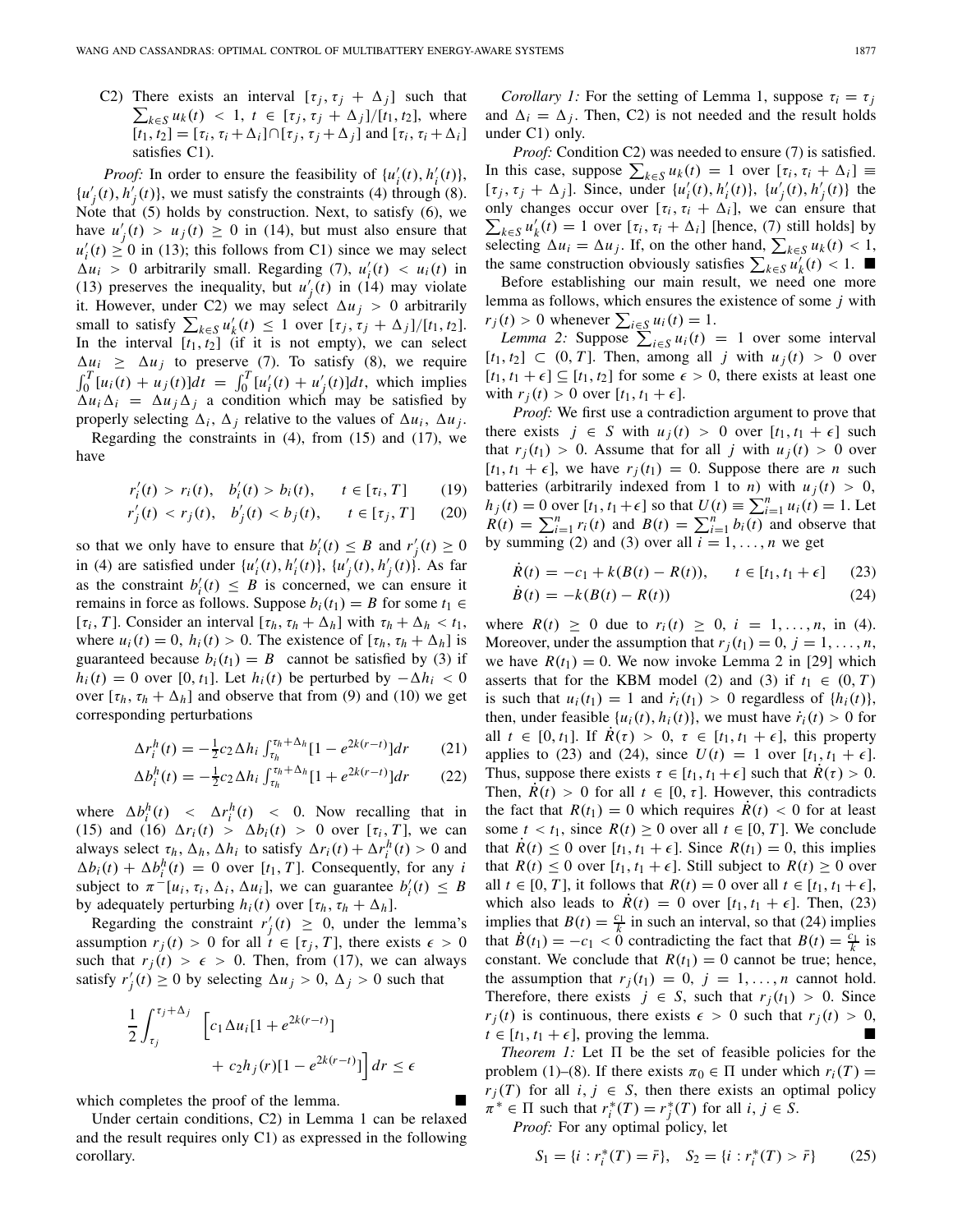where  $S = S_1 \cup S_2$ , and  $\bar{r}$  is the optimal value of the objective function in (1). Moreover, let

$$
l = \arg\min_{i \in S_2} \{r_i^*(T)\}\tag{26}
$$

so that for all  $j \in S_1$  we have  $\bar{r} = r_j^*(T) < r_l^*(T)$ . Note that if  $S_2 = \emptyset$ , then  $S_1 = S$ , i.e.,  $r_i^*(T) = \overline{r}$  for all  $i \in S$ , which proves the theorem. Thus, suppose  $S_2 \neq \emptyset$  and consider two possible cases.

Case 1: For all  $j \in S_1$ ,  $\int_0^T u_j^*(t) dt > 0$ .

Case 2: For at least one  $a \in S_1$ ,  $\int_0^T u_a^*(t) dt = 0$ .

Let us consider Case 1 first.

Under Case 1, we will use a contradiction argument to prove the assumed optimal policy is not optimal. In particular, since  $S_2 \neq \emptyset$  for such a policy, then  $r_i^*(T) \neq r_j^*(T)$  for some  $i, j \in S$ . We will show that there is a feasible perturbed policy that provides a higher objective value. There are two possible subcases to consider, as follows.

*Case 1a*: For all  $j \in S_1$ ,  $\int_0^T u_j^*(t) dt > 0$  and  $r_l^*(t) > 0$ for all  $t \in [0, T]$ . In this case, the assumption of Lemma 1 applies for  $l \in S_2$ . In addition, there exists an interval  $[\tau_j, \tau_j + \Delta_j] \subseteq [0, T]$  such that  $u_j^*(t) > 0$  for all  $t \in$  $[\tau_j, \tau_j + \Delta_j]$  [this may include a boundary arc  $r_j^*(t) = 0$ where  $u_j^*(t) = [(kb_j^*(t))/c_1] > 0$  as seen in (2). Therefore, condition C1) of Lemma 1 holds for all  $j \in S_1$ . We now construct a perturbed policy where the controls of all *j* ∈ *S*<sup>1</sup> and of *l* in (26) are perturbed to  $\{u'_{j}(t), h'_{j}(t)\}$  for *j*  $\in$  *S*<sub>1</sub> and to  $\{u'_i(t), h'_i(t)\}$  as follows. We sequentially apply  $\pi^{-}[u_j, \tau_j, \Delta_j, \Delta u_j]$  in (13) to each  $j \in S_1$  and each time this is done we also apply  $\pi^+[u_1, \tau_i, \Delta_i, \Delta u_l]$  to  $l \in S_2$  over each individual  $[\tau_i, \tau_i + \Delta_i]$ . By Corollary 1, the resulting perturbed policy after each application of  $\pi^{-}[\cdot]$ ,  $\pi^+$ [·] is feasible. In particular, let us arbitrarily re-index  $S_1$ by  $m = 1, ..., M$  where  $M = |S_1|$ . Then, let  $\{u'_m(t), h'_m(t)\}$ and  $\{u_l^{(m)}(t), h_l^{(m)}(t)\}$  denote the control resulting from the *m*th application of  $\pi^{-}[\cdot]$  and  $\pi^{+}[\cdot]$  respectively. By Corollary 1,  $\pi^{-}[u_1, \tau_1, \Delta_1, \Delta u_1]$  and  $\pi^{+}[u_1, \tau_1, \Delta_1, \Delta u_1]$  result in feasible  $\{u'_1(t), h'_1(t)\}$  and  $\{u_l^{(1)}(t), h_l^{(1)}(t)\}$ . Repeating this process for  $m = 2, ..., M$ , applying  $\pi^{-}[u_m, \tau_m, \Delta_m,$  $\Delta u_m$ ] and  $\pi^+ [u_l^{(m-1)}, \tau_m, \Delta_m, \Delta u_m]$  results in feasible  $\{u_m'(t), h'_m(t)\}$  and  $\{u_l^{(m)}(t), h_l^{(m)}(t)\}$ . At the final step, we set  $\{u_l^{(M)}(t), h_l^{(M)}(t)\} \equiv \{u'_l(t), h'_l(t)\}$  which is a feasible control and it is easy to check that  $\sum_{k \in S} u'_k(t) = \sum_{k \in S} u_k(t)$  for all  $t \in [\tau_m, \tau_m + \Delta_m], m = 1, ..., M.$ 

By the construction of the perturbed policy, (15) applies to all  $j \in S_1$ , so that  $r'_j(T) > \bar{r}$ . Moreover, (17) applies to  $l \in S_2$  so that  $r'_l(T) < r_l^*(T)$ . By selecting  $\Delta u_j$ ,  $\Delta_j$ sufficiently small, however, we can guarantee  $|\Delta r_l(T)|$  in (17) is sufficiently small to ensure that  $r_l(T) > \bar{r}$ . Therefore, under the feasible perturbed policy, the objective value is

$$
\bar{r}' = \min_{i \in S_1 \cup S_2} r'_i(T) > \bar{r}
$$
\n(27)

which contradicts the optimality of a policy with  $r_i^*(T) \neq$  $r_j^*(T)$  for at least some  $i, j \in S$ .

*Case 1b*: For all  $j \in S_1$ ,  $\int_0^T u_j^*(t) dt > 0$  and  $r_l^*(t) = 0$ for some  $t \in [0, T]$ . In this case, let  $t_e = \sup\{t : t \in$   $(0, T)$ ,  $r_l^*(t) = 0$ . Note that  $t_e < T$  since  $r_l^*(T) > \bar{r} \ge 0$ from (25). Then, we have  $r_l^*(t) > 0$  over  $(t_e, T]$  and  $r_l^*(t_e) =$ 0. Therefore, for any  $j \in S_1$  such that  $u_j^*(t) > 0$  over  $[\tau_j, \tau_j + \Delta_j] \subset [t_e, T]$ , the construction of perturbed controls is the same as in Case 1 since  $r_l^*(t) > 0$  over  $(t_e, T]$  and we can obtain  $r'_{j}(T) > \bar{r}$  and  $r''_{l}(T) > r'_{l}(T) > \bar{r}$  by adequately selecting  $\Delta u_i$ ,  $\Delta j$ .

Thus, we only need to consider  $j \in S_1$  such that  $u_j^*(t) = 0$ over  $[t_e, T]$  in the sequel. In this case, however, since  $\int_0^T u_j^*(t)dt > 0$  for all  $j \in S_1$ , there must exist some interval  $[\tau_j, \tau_j + \Delta_j] \subseteq [0, t_e)$  with  $u_j^*(t) > 0$  for all  $t \in [\tau_j, \tau_j + \Delta_j]$ .  $\sum_{i \in S} u_i^*(t)$  < 1, then condition C2) holds and Lemma 1 If there exists some interval  $[\tau_l, \tau_l + \Delta_l] \subseteq [t_e, T]$  over which applies, so that we can again obtain a feasible perturbed policy with  $r'_j(T) > \bar{r}$  and  $r_l^*(T) > r'_l(T) > \bar{r}$  satisfying (27) by adequately selecting  $\Delta u_i$ ,  $\Delta j$ .

Consequently, the only remaining case to consider is that of  $j \in S_1$  such that both  $u_j^*(t) = 0$  and  $\sum_{i \in S} u_i^*(t) = 1$  for all  $t \in [t_e, T]$ . By Lemma 2, there exists some  $m \in S$  such that  $u_m^*(t) > 0$  and  $r_m^*(t) > 0$  over a finite-length interval  $[t_e, t_e + \epsilon] \subseteq [t_e, T]$ . Then, regarding the interval  $(0, t_e)$ , we consider two possible cases: 1)  $r_m^*(t) > 0$  for all  $t \in (0, t_e)$ , and 2)  $r_m^*(t) = 0$  at some  $t \in (0, t_e)$ .

In case 1), since all remaining  $j \in S_1$  satisfy  $u_j^*(t) > 0$ over some interval  $[\tau_j, \tau_j + \Delta_j] \subseteq [0, t_e)$ , Corollary 1 may be used over  $[0, t_e + \epsilon]$  for *j*, *m* and we can apply  $\pi^{-}[u_j, \tau_j, \Delta_j, \Delta u_j]$  and  $\pi^{+}[u_m, \tau_j, \Delta_j, \Delta u_m]$  to all *j* and *m* by proceeding exactly as in Case 1 above. Although the resulting policy is feasible over  $[0, t_e + \epsilon]$ , we do not know whether  $m \in S_1$  or  $m \in S_2$  and whether  $r_m^*(t) > 0$  over  $(t_e + \epsilon, T]$ . As a result, we cannot ensure that  $r'_m(T) > \bar{r}$  or that the constraint  $r'_m(t) \ge 0$  is satisfied over  $(t_e + \epsilon, T]$ . We can still achieve this, however, by applying  $\pi^{-}[u_m, t_e, \epsilon, \Delta u_m]$ and  $\pi^+ [u_l, t_e, \epsilon, \Delta u_m]$  since  $u_m^*(t) > 0$  over  $[t_e, t_e + \epsilon]$  and  $r_l^*(t) > 0$  over  $(t_e, T]$  so Corollary 1 can be used again for  $m, l$ . In this way, by appropriately selecting  $\Delta u_i$ ,  $\Delta j$ ,  $\Delta u_m$ , we can construct a perturbed policy that satisfies (27).

In case 2), let  $t_1 = \sup\{t : t \in (0, t_e), r_m^*(t) = 0\}$ . Since  $r_m^*(t) > 0$  over  $(t_1, t_e]$ , we can still apply Corollary 1 for all  $j \in S_1$  such that  $\int_{t_1}^{t_e} u_j^*(t) dt > 0$  since  $u_j^*(t) > 0$  over some  $[\tau_i, \tau_j + \Delta_j] \subseteq (t_1, t_e]$ . We apply  $\pi^{-}[u_j, \tau_j, \Delta_j, \Delta u_j]$  and  $\pi^+$ [ $u_m$ ,  $\tau_j$ ,  $\Delta_j$ ,  $\Delta u_m$ ] to all *j* and *m* and proceed exactly as in Case 1 above.

At this point, we have found perturbed policies which satisfy (27) for all  $j \in S_1$  such that  $\int_{t_1}^T u_j^*(t) > 0$ . We can now proceed backward in time and repeat the exact same argument over  $[t_2, t_1]$  where  $t_2 = \sup\{t : t \in (0, t_1), r_{n_1}^*(t) = 0\}$  since, by Lemma 2, there exists some  $n_1 \in S$  such that  $u_{n_1}^*(t) > 0$ and  $r_{n_1}^*(t) > 0$  over  $[t_1, t_1 + \epsilon]$ . If  $r_{n_1}^*(t) > 0$  for all  $t \in [0, t_1]$ , we apply  $\pi^{-}[u_j, \tau_j, \Delta_j, \Delta u_j]$  to all remaining  $j \in S_1$  and  $\pi^+$ [ $u_{n_1}, \tau_i, \Delta_i, \Delta u_{n_1}$ ]; otherwise, we limit ourselves to those  $j \in S_1$  such that  $u_j^*(t) > 0$  for some interval in  $(t_2, t_1]$ and repeat the process over  $[t_3, t_2]$  where  $t_3 = \sup\{t : t \in$  $(0, t_2)$ ,  $r_{n_2}^*(t) = 0$  where  $n_2 \in S$  such that  $u_{n_2}^*(t) > 0$  and  $r_{n_2}^*(t) > 0$  over  $[t_2, t_2 + \epsilon]$  and the existence of  $n_2$  is still guaranteed by Lemma 2. Clearly, this iterative process ends when all  $j \in S_1$  are exhausted, at which point a feasible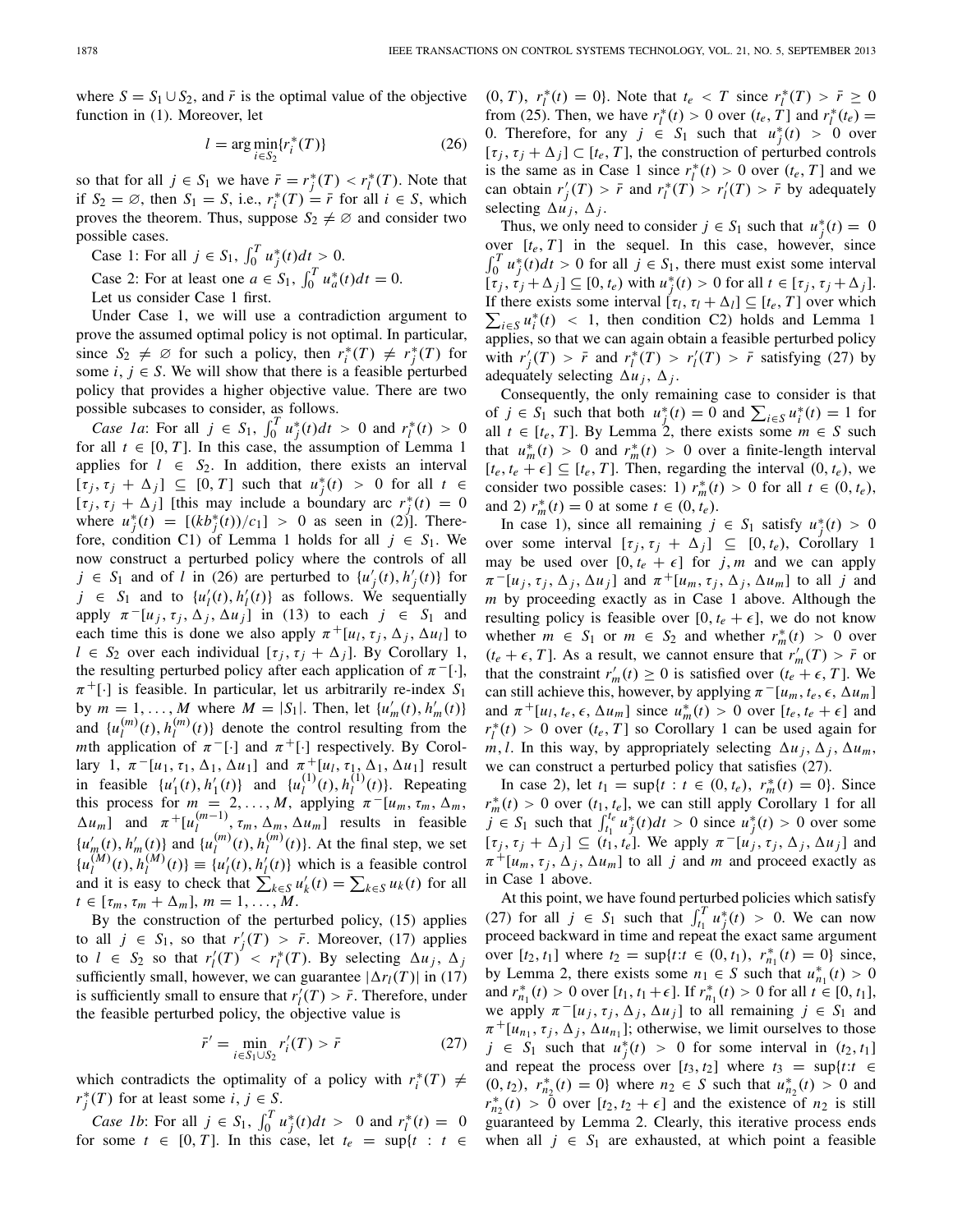perturbed policy has been constructed satisfying (27) and establishing a contradiction with the assumption that the policy described by (25) is optimal. Therefore, there exists an optimal policy  $\pi^*$  such that  $r_i^*(T) = r_j^*(T)$  for all  $i, j \in S$ .

Next, we consider Case 2, in which there exists at least one  $a \in S_1$  such that  $\int_0^T u_a^*(t) dt = 0$ , therefore  $h_a^*(t) > 0$  for all  $t \in [0, T]$  and  $h_a^*(t)$  attains its maximum feasible value subject to all constraints so as to satisfy  $r_a^*(T) = \bar{r}$ . In this case, we can find another optimal policy  $\pi'$  such that  $r'_i(T) = r'_j(T)$ for all  $i, j \in S$  as follows. We construct a perturbed policy in which  $\{u'_j(t), h'_j(t)\} = \{u^*_j(t), h^*_j(t)\}$  for all  $j \in S_1$  and adjust  $\{u_k^*(t), h_k^*(t)\}$  to  $\{u'_k(t), h'_k(t)\}$  for all  $k \in S_2$ , so that  $r'_{k}(T) = \overline{r}$ . Since, by assumption,  $\overline{r}$  is the largest value  $r_{a}(T)$ can attain, under all feasible policies we have  $r_a(T) \leq \bar{r}$ . Then, since we have assumed there exists some  $\pi_0 \in \Pi$  with  $r_i(T) = r_j(T)$  for all  $i, j \in S$ , it follows that  $r_i(T) = r_e \leq \bar{r}$ for all  $i \in S$  under  $\pi_0$ . This means that the optimal control that yields  $r_i^*(T) \geq \bar{r} \geq r_e$  can be perturbed to a feasible control that yields  $r_i(T) = r_e \leq \bar{r}$ . Looking at (11), since  $r_i(T)$  is continuous, all  $r_i(T)$  values in  $[r_e, \bar{r}]$  are attainable, including  $\bar{r}$ . As a result, there is a policy  $\pi'$  that yields  $r'_i(T)$  =  $\bar{r}$  for all  $i \in S$ , which is also optimal, implying the existence of an optimal policy satisfying  $r_i^*(T) = r_j^*(T)$  for all *i*, *j* ∈ *S*. ■

*Remark 1:* It is clear from the proof of Theorem 1 that not all optimal policies have the property  $r_i^*(T) = r_j^*(T)$  for all  $i, j \in S$ . While this is true in Case 1, under Case 2 it is possible to have an optimal policy in which one or more batteries are never actually discharged over [0, *T* ]. In the latter case, however, there is always a policy satisfying  $r_i^*(T)$  =  $r_j^*(T)$  for all *i*,  $j \in S$  which is also optimal.

We will now tackle the situation where there exists no  $\pi_0 \in$  under which *ri*(*T* ) = *rj*(*T* ) for all *i*, *j* ∈ *S*. Let us start by defining  $\bar{r}_i(T)$  as the maximum reachable value in (11) based on the initial condition  $\rho_i(0, T)$  defined in (11) and setting *h<sub>i</sub>*(*t*) to its maximum feasible value subject to  $b_i(t) \leq B$ . Let

$$
\bar{r}_L(T) = \min_{i \in S} {\{\bar{r}_i(T)\}}, \quad L = \operatorname*{argmin}_{i \in S} {\{\bar{r}_i(T)\}}.
$$
 (28)

We will show in Theorem 2 that  $\bar{r}_L(T)$  is the optimal value of the objective function in (1). We will accomplish this with the help of the following lemma.

*Lemma 3:* If there exists no feasible policy  $\pi_0 \in \Pi$  such that  $r_i(T) = r_j(T)$  for all *i*, *j*  $\in$  *S*, then under an optimal control policy  $\pi^*$ , there exists  $k \in S$  such that  $r_k^*(T) > \bar{r}_L(T)$ .

*Proof:* We will use a contradiction argument and assume that under  $\pi^*$  we have  $r_i^*(T) \leq \bar{r}_L(T)$  for all  $i \in S$ . We have already established that in an optimal policy we have either  $u_i^*(t) > 0, h_i^*(t) = 0$  or  $u_i^*(t) = 0, h_i^*(t) > 0$  for any  $t \in$ [0, *T*]. Therefore, if  $r_L^*(T) = \bar{r}_L(T)$  we have  $\int_0^T u_{\bar{r}}^*(t) dt > 0$ for all  $i \in S/\{L\}$ , and if  $r_L^*(T) < \bar{r}_L(T)$  we have  $\int_0^T u_i^*(t) dt >$ 0 for all  $i \in S$ . Since the case where  $r_i^*(T) = \overline{r}_L(T)$  for all  $i \in S$  is excluded by the assumption that a policy  $\pi_0$ is not feasible, let us define two sets  $S_1 = \{i : r_i^*(T) \leq$  $\bar{r}_L(T)$ },  $S_2 = \{i : r_i^*(T) = \bar{r}_L(T)\}$ . Note that regardless of whether  $L \in S_1$  or  $L \in S_2$ , we have  $\int_0^T u_j^*(t) dt > 0$  for all  $j \in S_1$ . Next, there are two cases to consider.

First, suppose  $S_2 \neq \emptyset$ . Then, we can perturb the controls of all *j* ∈ *S*<sub>1</sub> and all *k* ∈ *S*<sub>2</sub> to increase  $r_i(T)$  and decrease  $r_k(T)$  respectively. Since  $\bar{r}_L(T) = \min_{i \in S} {\{\bar{r}_i(T)\}}$ , it is feasible for each  $r_j(T)$  to increase and reach the value  $r'_j(T) = \bar{r}_L(T)$ . Moreover, from  $(11)$ ,  $r_i(T)$  can be continuously perturbed for all *i* ∈ *S*. Therefore, we can fix a value  $r'_i(T) < \overline{r}_L(T)$  which is attainable by all  $i \in S$ . This contradicts the assumption that  $\pi_0$  does not exist. Consequently, it is not possible to satisfy  $r_i^*(T) \leq \bar{r}_L(T)$  for all  $i \in S$  under  $\pi^*$  and it follows that  $r_k^*(T) > \bar{r}_L(T)$  for some  $k \in S$ .

Second, suppose  $S_2 = \emptyset$ , i.e.,  $S_1 = S$ . Then, we can always find some  $l = \arg \max_{i \in S} \{r_i^*(T)\}\$  and similarly perturb the controls of all  $j \in S/\{l\}$  and of *l* so as to increase  $r_j(T)$ and decrease  $r_l(T)$  through (11). Since  $\int_0^T u_i^*(t)dt > 0$  for all  $i \in S$ , it follows that  $r_l^*(T)$  is not the smallest value that *l* can reach. In addition, each  $r_j(T)$  can be increased to  $\bar{r}_L(T)$  since  $r_j^*(T) \leq \bar{r}_L(T)$ . Thus, we can fix a value  $r'_i(T) < \bar{r}_L(T)$  which is attainable by all  $i \in S$ . This again contradicts the assumption that  $\pi_0$  does not exist. Consequently, it is not possible to satisfy  $r_i^*(T) \leq \bar{r}_L(T)$  for all  $i \in S$  under  $\pi^*$  and it follows that  $r_k^*(T) > \bar{r}_L(T)$  for some  $k \in S$ .

*Theorem 2:* If there exists no feasible policy  $\pi_0 \in \Pi$  such that  $r_i(T) = r_j(T)$  for all  $i, j \in S$ , then the optimal value of the objective function is  $\bar{r}_L(T)$  in (28).

*Proof:* We will use a contradiction argument. Assume the optimal value of the objective function is  $r^* < \bar{r}_L(T)$ . Let us define three sets

$$
S_1 = \{i : r_i^*(T) < \bar{r}_L(T)\}, \quad S_2 = \{i : r_i^*(T) = \bar{r}_L(T)\}
$$
\n
$$
S_3 = \{i : r_i^*(T) > \bar{r}_L(T)\}.
$$

By Lemma 3,  $S_3 \neq \emptyset$ . On the other hand, if  $S_1 = \emptyset$ , then it directly contradicts the assumption  $r^* < \bar{r}_L(T)$ . Therefore,  $S_1 \neq \emptyset$  in the following argument. Since we have established that in an optimal policy we have either  $u_i^*(t) > 0$ ,  $h_i^*(t) = 0$ or  $u_i^*(t) = 0, h_i^*(t) > 0$  and in view of the definition of *r*<sub>L</sub>(*T*) in (28), we have  $\int_0^T u_j^*(t) dt > 0$  for all  $j \in S_1$ . We can now proceed similar to the argument used in Cases 1 and 2 in the proof of Theorem 1. We can always find some *l* ∈ *S*<sub>3</sub> to increase  $r_i(T)$  for all  $j \text{ ∈ } S_1$  through perturbations  $\pi^{-}[u_j, \tau_j, \Delta_j, \Delta u_j]$  for all  $j \in S_1$  and decrease  $r_l(T)$  through  $\pi^+[u_l, \tau_j, \Delta_j, \Delta u_l]$  for  $l \in S_3$  as long as  $r'_j(T) \leq \bar{r}_L(T)$  and  $l \in S_3$ . If  $r'_l(T)$  decreases to a value  $r'_l(T) = \bar{r}_L(T)$ , i.e.,  $l \in S_2$ , and not all  $r'_j(T)$  increase to  $r'_j(T) = \bar{r}_L(T)$ , i.e.,  $S_1 \neq \emptyset$ , then we can select some other  $m \in S_3$  to repeat the process. By Lemma 3, *S*<sup>3</sup> will never be empty. However, we will eventually reach the point where all  $r'_{j}(T) = \bar{r}_L(T)$  for all  $j \in S_1$ , thus emptying  $S_1$ . Then, we contradict the assumption that  $r^* < \bar{r}_L(T)$  and thus prove the theorem.

## IV. OPTIMAL CONTROL SOLUTION

In this section, we provide a complete solution to the problem (1)–(8) by making use of the two main results in Section III. If there exists no feasible policy  $\pi_0 \in \Pi$  such that  $r_i(T) = r_j(T)$  for all *i*, *j*  $\in$  *S*, we can directly determine the optimal objective function value by Theorem 2. Therefore, let us concentrate on the case where  $\pi_0 \in \Pi$  exists. Then, by Theorem 1, we can add a terminal state constraint to the problem (1)–(8) without affecting its solution

$$
r_i(T) = r_j(T) \quad \forall i, j \in S \tag{29}
$$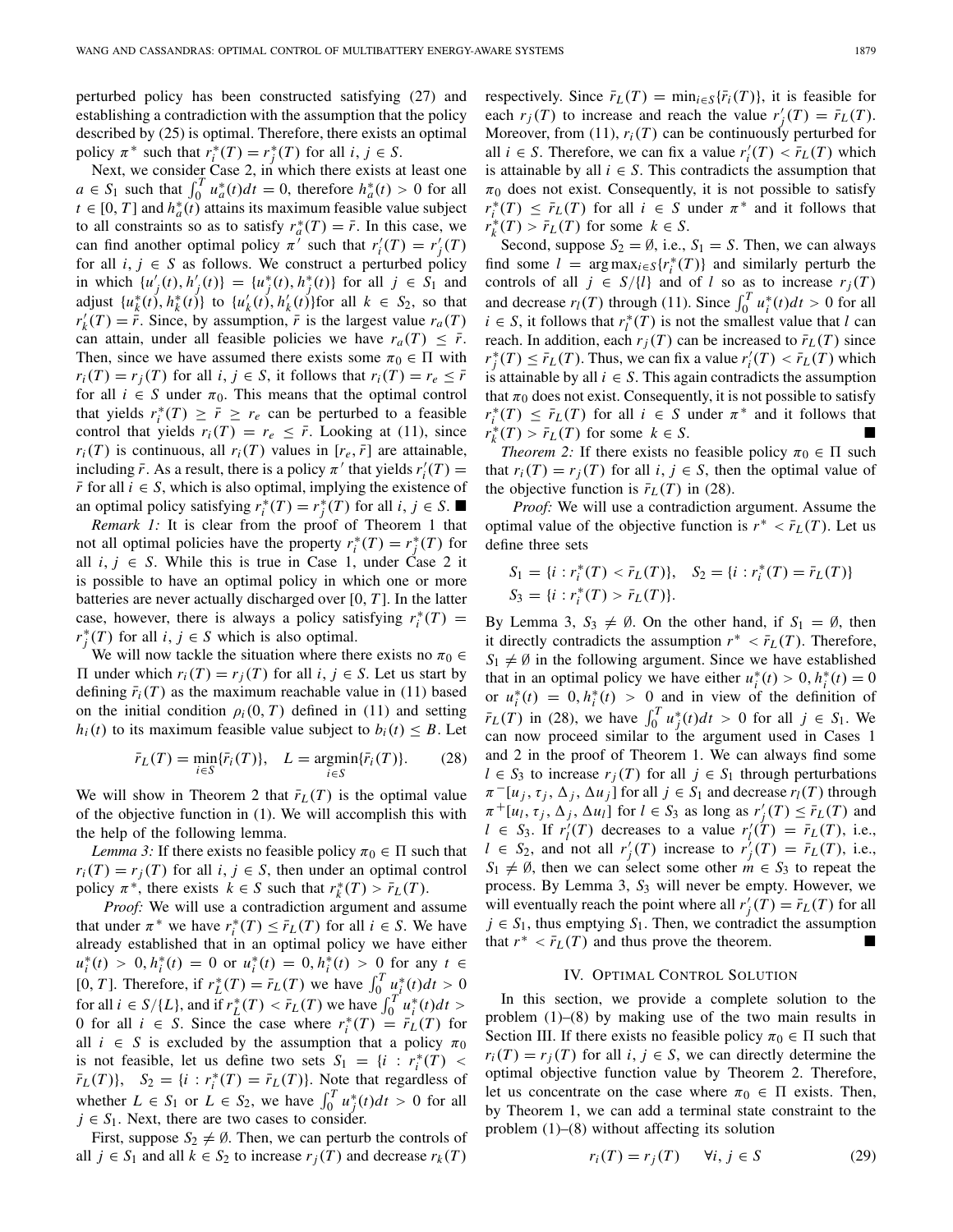so that in the original objective function (1) we have min<sub>*i*∈</sub>*S*  $r_i(T) = r_i(T)$  for any *i* ∈ *S*. Since max<sub>*U*(*t*)</sub>  $r_i(T) =$  $\max_{U(t)} \sum_{i=1}^{N} r_i(T)$  in light of (29), we can rewrite (1) as

$$
\min_{U(t)} - \sum_{i=1}^{N} r_i(T). \tag{30}
$$

As for the integral constraint (8), we define an additional state variable  $q(t)$  and replace (8) by

$$
\dot{q}(t) = \sum_{i=1}^{N} u_i(t), \quad q(0) = 0, \quad q(T) = Q. \tag{31}
$$

Now the original max-min problem becomes a typical optimal control problem with terminal state constraints. However, there are  $2N + 1$  states in total such that the problem is not easy to solve if *N* is large. Thus, we will start with the  $N = 2$  case which provides insights allowing us to tackle the higher-dimensional cases.

## *A. Solution of the N* = 2 *Case*

When  $N = 2$  we index the batteries so that  $\rho_1(0, T) \geq$  $\rho_2(0, T)$ . Accordingly, the control is  $U(t) = (u_1(t), h_1(t))$ ,  $u_2(t)$ ,  $h_2(t)$ <sup>T</sup>. Moreover, in order to satisfy (29) it follows from  $(11)$  that  $U(t)$  must be such that

$$
\rho_1(0,T) - \rho_2(0,T) = \int_0^T \left( c_1(u_1(r) - u_2(r)) \frac{1 + e^{2k(r-T)}}{2} -c_2(h_1(r) - h_2(r)) \frac{1 - e^{2k(r-T)}}{2} \right) dr.
$$

Based on the definition of  $\Pi$  in Theorem 1, we denote the set of feasible policies in  $\Pi$  satisfying (29) by  $\Pi_0$ . Subject to the control constraints  $(5)$ – $(8)$ , no feasible solution exists if  $\rho_1(0, T) - \rho_2(0, T) > \overline{\alpha}$  where  $\overline{\alpha}$  is determined from the above equation

$$
\bar{a} = \max_{\pi \in \Pi_0} \int_0^T \left( c_1(u_1(r) - u_2(r)) \frac{1 + e^{2k(r-T)}}{2} - c_2(h_1(r) - h_2(r)) \frac{1 - e^{2k(r-T)}}{2} \right) dr.
$$

Since  $1 + e^{2k(t-T)}$  is monotonically increasing in *t*,  $\bar{\alpha}$  is attained by letting  $u_1(t) = 0$  over  $[0, T - Q)$  and  $u_1(t) = 1$ over  $[T - Q, T]$ ,  $h_1(t) = 0$ ,  $u_2(t) = 0$ ,  $h_2(t) = 1$  over  $[0, T]$ 

$$
\bar{\alpha} = \int_{T-Q}^{T} c_1 \frac{1 + e^{2k(r-T)}}{2} dr + \int_0^T c_2 \frac{1 - e^{2k(r-T)}}{2} dr. \quad (32)
$$

Then,  $\rho_1(0, T) - \rho_2(0, T) \leq \overline{\alpha}$  must be satisfied to ensure a feasible solution.

*1) Unconstrained Case:* In order to obtain an explicit optimal control  $U^*(t)$ , we proceed as in [29] by first analyzing the unconstrained case in which (4) is relaxed and the optimal state trajectories for both batteries consist of an interior arc over the entire interval  $[0, T]$ . Let  $\mathbf{x}(t)$  =  $(r_1(t), b_1(t), r_2(t), b_2(t), q(t))^T$  and  $\lambda(t) = (\lambda_1(t), \lambda_2(t))$ 

 $\lambda_3(t)$ ,  $\lambda_4(t)$ ,  $\lambda_5(t)$ <sup>T</sup> denote the state and costate vector respectively. The Hamiltonian for this problem is then

$$
H(\mathbf{x}, \lambda, u_1, h_1, u_2, h_2) = \lambda(t)^T \dot{\mathbf{x}}(t)
$$
  
=  $[-c_1\lambda_1(t) + \lambda_5(t)]u_1(t) + c_2\lambda_2(t)h_1(t)$   
+  $[-c_1\lambda_3(t) + \lambda_5(t)]u_2(t) + c_2\lambda_4(t)h_2(t)$   
+  $k[\lambda_1(t) - \lambda_2(t)][b_1(t) - r_1(t)]$   
+  $k[\lambda_3(t) - \lambda_4(t)][b_2(t) - r_2(t)].$  (33)

The costate equations  $\lambda = -\frac{\partial H}{\partial x}$  give

$$
\begin{aligned}\n\dot{\lambda}_1(t) &= k(\lambda_1(t) - \lambda_2(t)), & \dot{\lambda}_2(t) &= -k(\lambda_1(t) - \lambda_2(t)) \\
\dot{\lambda}_3(t) &= k(\lambda_3(t) - \lambda_4(t)), & \dot{\lambda}_4(t) &= -k(\lambda_3(t) - \lambda_4(t)) \\
\dot{\lambda}_5(t) &= 0\n\end{aligned} \tag{34}
$$

and, due to (29) and (31), we must satisfy  $\lambda(T)$  =  $(\partial \Phi(\mathbf{x}(T)))/\partial \mathbf{x}$  where  $\Phi(\mathbf{x}(T)) = -r_1(T) - r_2(T) +$  $v_1(r_1(T) - r_2(T)) + v_2(q(T) - Q)$  and  $v_1, v_2$  are unknown multipliers, so that

$$
\lambda_1(T) = -1 + \nu_1, \quad \lambda_2(T) = 0
$$
  

$$
\lambda_3(T) = -1 - \nu_1, \quad \lambda_4(T) = 0, \quad \lambda_5(T) = \nu_2. \quad (35)
$$

Solving (34) with the boundary conditions (35), we get

$$
\begin{cases}\n\lambda_1(t) = \frac{v_1 - 1}{2} [1 + e^{2k(t - T)}] \\
\lambda_2(t) = \frac{v_1 - 1}{2} [1 - e^{2k(t - T)}] \\
\lambda_3(t) = \frac{-v_1 - 1}{2} [1 + e^{2k(t - T)}] \\
\lambda_4(t) = \frac{-v_1 - 1}{2} [1 - e^{2k(t - T)}] \\
\lambda_5(t) = v_2.\n\end{cases} (36)
$$

Looking at (33), we define the switching functions  $s_1(t)$ ,  $s_2(t)$ and  $s_3(t)$ ,  $s_4(t)$  corresponding to  $u_1(t)$ ,  $h_1(t)$  and  $u_2(t)$ ,  $h_2(t)$ respectively

$$
s_1(t) = -c_1\lambda_1(t) + \lambda_5(t), \quad s_2(t) = c_2\lambda_2(t)
$$
  

$$
s_3(t) = -c_1\lambda_3(t) + \lambda_5(t), \quad s_4(t) = c_2\lambda_4(t) \qquad (37)
$$

and apply the Pontryagin minimum principle:  $H(\mathbf{x}^*, \lambda^*)$ ,  $u_i^*, h_i^*$  = min<sub>(*u<sub>i</sub>,h<sub>i</sub>)</sub>*  $H(\mathbf{x}, \lambda, u_i, h_i)$ *, where*  $u_i^*(t)$ *,*  $h_i^*(t)$  *for</sub>*  $i = 1, 2, t \in [0, T)$ , denote the optimal controls. We can then see that

$$
u_1^*(t) = \begin{cases} 1 & s_1(t) < 0 \\ 0 & s_1(t) > 0 \end{cases}, \quad h_1^*(t) = \begin{cases} 1 & s_2(t) < 0 \\ 0 & s_2(t) > 0 \end{cases}
$$

$$
u_2^*(t) = \begin{cases} 1 & s_3(t) < 0 \\ 0 & s_3(t) > 0 \end{cases}, \quad h_2^*(t) = \begin{cases} 1 & s_4(t) < 0 \\ 0 & s_4(t) > 0 \end{cases}
$$

Singular cases may arise when  $v_2 = 0$  and  $v_1 = 1$  or  $-1$ , making  $s_1(t) = s_2(t) = 0$  or  $s_3(t) = s_4(t) = 0$  respectively. Let us proceed by setting these aside for the time being. Given the constraint  $u_i(t)h_i(t) = 0$ , as well as the already excluded  $u_i^*(t) = h_i^*(t) = 0$  (see Section III), we can set  $h_i^*(t) =$  $1 - u_i^*(t)$  in this unconstrained case and rewrite  $H(\mathbf{x}, \lambda, u_i, h_i)$ as follows:

$$
H(\mathbf{x}, \lambda, u_i, h_i) = \sigma_1(t)u_1(t) + \sigma_2(t)u_2(t) + c_2\lambda_2(t)
$$
  
+
$$
c_2\lambda_4(t) + k[\lambda_1(t) - \lambda_2(t)][b_1(t) - r_1(t)]
$$
  
+
$$
k[\lambda_3(t) - \lambda_4(t)][b_2(t) - r_2(t)]
$$
(38)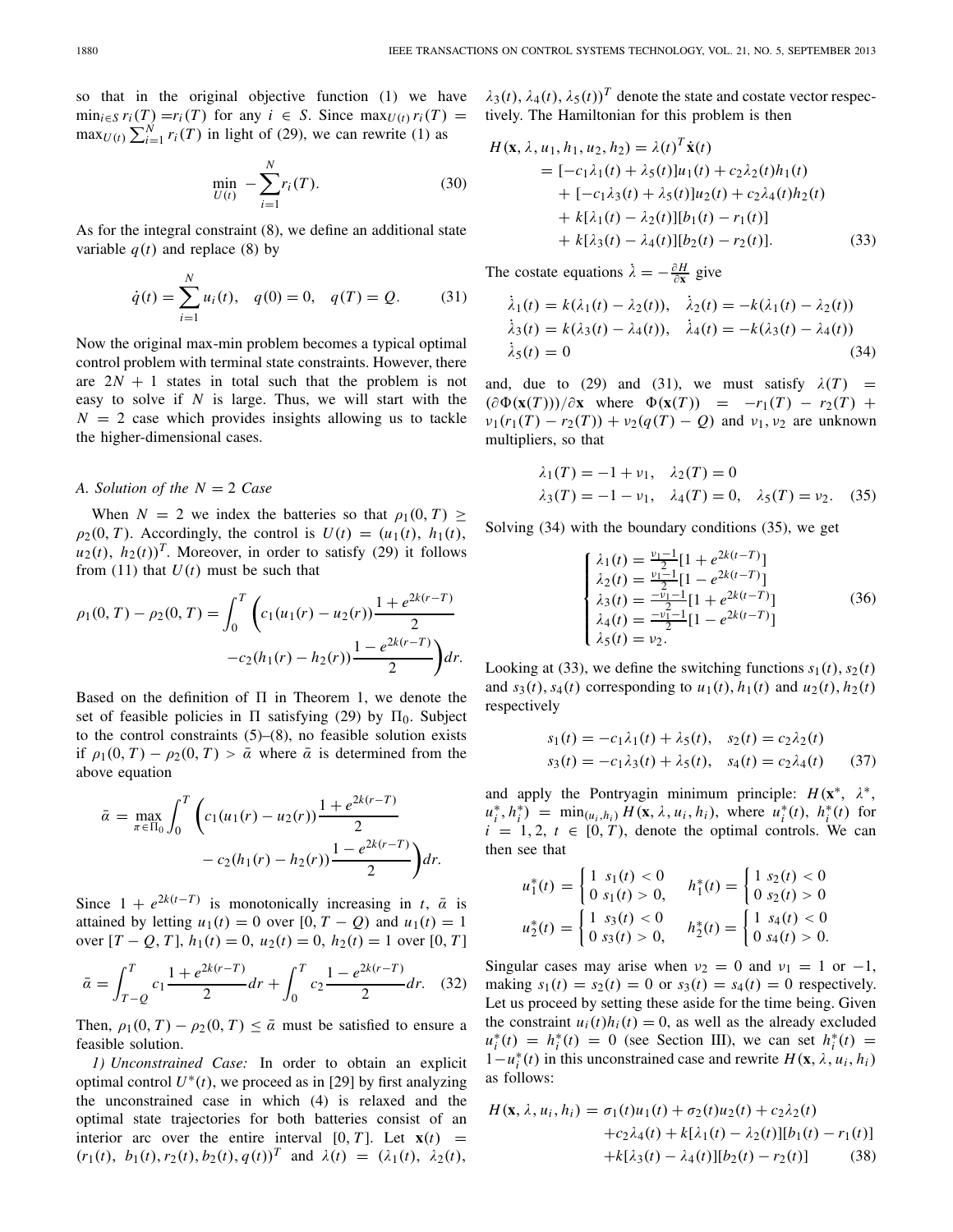where  $\sigma_1(t) = -c_1\lambda_1(t) + \lambda_5 - c_2\lambda_2(t)$ ,  $\sigma_2(t) = -c_1\lambda_3(t) +$  $\lambda_5 - c_2\lambda_4(t)$  are the new switching functions of  $u_1, u_2$  respectively. Using (36),  $\sigma_1$ ,  $\sigma_2$  become

$$
\sigma_1(t) = \frac{1 - v_1}{2} \left[ c_1 + c_2 + (c_1 - c_2) e^{2k(t - T)} \right] + v_2 \quad (39)
$$

$$
\sigma_2(t) = \frac{1+v_1}{2} \left[ c_1 + c_2 + (c_1 - c_2)e^{2k(t-T)} \right] + v_2. \tag{40}
$$

Thus, to minimize (38), the optimal control on the interior arc is 

$$
\begin{cases}\n u_i^*(t) = 0, & h_i^*(t) = 1 \\
 u_i^*(t) = 1, & h_i^*(t) = 0\n\end{cases} \n\text{if } \sigma_i(t) > 0\n\tag{41}
$$

for  $i = 1, 2$ . We immediately observe in (41) that  $u_1^*(t) =$  $u_2^*(t) = 1$  when  $\sigma_1(t) < 0$  and  $\sigma_2(t) < 0$ , which violates the constraint (7). In this case, 1)  $u_1^*(t) = 1$ ,  $u_2^*(t) = 0$  if  $\sigma_1(t) <$  $\sigma_2(t) < 0$ ; 2)  $u_1^*(t) = 0, u_2^*(t) = 1$  if  $\sigma_2(t) < \sigma_1(t) < 0$ ; and 3) either  $u_1^*(t) = 1$ ,  $u_2^*(t) = 0$  or  $u_1^*(t) = 0$ ,  $u_2^*(t) = 1$ if  $\sigma_1(t) = \sigma_2(t) < 0$ . Correspondingly,  $h_i^*(t) = 1 - u_i^*(t)$ ,  $i = 1, 2$ . In other words, the optimal control in the interior arc depends on the sign of  $\sigma_1(t) - \sigma_2(t)$  when  $\sigma_1(t)$  < 0,  $\sigma_2(t)$  < 0. By (39) and (40)

$$
\sigma_1(t) - \sigma_2(t) = -\nu_1 \left( c_1 + c_2 + (c_1 - c_2)e^{2k(t - T)} \right). \quad (42)
$$

Therefore, along with (41), the optimal control can be summarized as

$$
U^*(t) = (0, 1, 0, 1)^T \quad \text{if} \quad \sigma_1(t) > 0, \ \sigma_2(t) > 0 \tag{43}
$$

$$
U^*(t) = (0, 1, 1, 0)^T \quad \text{if } \frac{\sigma_2(t) < 0 < \sigma_1(t) \text{ or } \sigma_2(t) < \sigma_1(t) < 0 \tag{44}
$$

$$
U^*(t) = (1, 0, 0, 1)^T \quad \text{if } \frac{\sigma_1(t) < 0 < \sigma_2(t) \text{ or } \sigma_1(t) < \sigma_2(t) < 0. \tag{45}
$$

Note that by (39) and (40),  $\sigma_1(t) = \sigma_2(t)$  when  $v_1 = 0$ , but one can see that  $\sigma_1(t) = \sigma_2(t) = 0$  is not possible for any finite-length time interval. Thus, when  $\sigma_1(t) = \sigma_2(t)$ , we only need to consider the solution with  $\sigma_1(t) = \sigma_2(t) > 0$ or  $\sigma_1(t) = \sigma_2(t) < 0$ . The solution to the former is given in (43) and for the latter it is either  $(1, 0, 0, 1)^T$  or  $(0, 1, 1, 0)^T$ as already analyzed earlier for the case where  $\sigma_1(t) < 0$  and  $\sigma_2(t)$  < 0. Now, in view of (39) and (40), we can determine the optimal solution by considering all possible values of the unknown constants  $v_1$ ,  $v_2$ .

*Case 1,*  $v_1 = 0$ *:* By (42),  $\sigma_1(t) - \sigma_2(t) = 0$ , implying that the optimal control  $U^*(t)$  can be either  $(0, 1, 1, 0)^T$  or  $(1, 0, 0, 1)^T$  if  $\sigma_1(t) = \sigma_2(t) < 0$ ; and  $(0, 1, 0, 1)^T$  if  $\sigma_1(t) =$  $\sigma_2(t) > 0$  according to (43). Moreover, in terms of (39) and (40) we have

$$
\sigma_1(t) = \sigma_2(t) = \frac{1}{2} \left( (c_1 + c_2) + (c_1 - c_2) e^{2k(t-T)} \right) + \nu_2.
$$

Now, by analyzing  $v_2$ , we can determine the solution as follows.

- 1) If  $v_2 \geq -\frac{1}{2} \left( (c_1 + c_2) + (c_1 c_2) e^{-2kT} \right)$ , then  $\sigma_1(t) =$  $\sigma_2(t) > 0$  over  $(0, T]$  such that  $U^*(t) = (0, 1, 0, 1)^T$ over [0, *T* ]. However, this solution violates the constraint (8) and thus can be excluded.
- 2) If  $-c_1 < v_2 < -\frac{1}{2} \left( (c_1 + c_2) + (c_1 c_2)e^{-2kT} \right)$ , then  $\sigma_1(t) = \sigma_2(t) < 0$  over  $[0, t_s)$  and  $\sigma_1(t) = \sigma_2(t) > 0$ over  $(t_s, T)$ , where  $t_s$  is the switching time, such that

$$
U^*(t) = \begin{cases} (1,0,0,1)^T \text{ or } (0,1,1,0)^T & t \in [0,t_s] \\ (0,1,0,1)^T & t \in (t_s,T]. \end{cases}
$$

Since  $u_1^*(t) + u_2^*(t) = 1$  over [0,  $t_s$ ) and  $u_1^*(t) + u_2^*(t) = 0$ over  $(t_s, T]$ , the constraint (8) requires  $t_s = Q$ . Despite the nonuniqueness of the solution over [0,  $Q$ ],  $U^*(t)$ over [0, *Q*] should be such that (29) is satisfied, i.e.,  $r_1^*(T) = r_2^*(T).$ 

3) If  $v_2 \le -c_1$ , then  $\sigma_1(t) = \sigma_2(t) < 0$  over  $[0, T)$ , implying  $U^*(t) = (1, 0, 0, 1)^T$  or  $(0, 1, 1, 0)^T$  at any time  $t \in [0, T)$ . Furthermore, since  $u_1^*(t) + u_2^*(t) = 1$ over [0, *T*), this implies that  $T = Q$  so as to satisfy (8) while  $U^*(t)$  is still subject to (29). Since  $T = Q$  is a special case, this solution is of little interest.

*Remark 2:* Cases (b) and (c) determine a class of solutions in which the two batteries cooperatively discharge in order to satisfy the total load requirement specified by *Q*. We shall refer to this as a type I solution. Moreover, according to (11), in order to satisfy (29)  $\rho_i(0, T)$  must be such that

$$
\rho_1(0,T) - \rho_2(0,T) = \int_0^T c_1(u_1(t) - u_2(t)) \frac{1 + e^{2k(t-T)}}{2}
$$

$$
- c_2(h_1(t) - h_2(t)) \frac{1 - e^{2k(t-T)}}{2} dt. \quad (46)
$$

Regarding the solutions in cases (b) and (c),  $h_i^*(t) = 1 - u_i^*(t)$ over [0, *T*] and  $h_1^*(t) - h_2^*(t) = 0$  over  $(Q, T]$  for both cases [for case (c),  $(Q, T]$  is a null set since  $T = Q$ ]. Accordingly, for this type of solution, (46) becomes

$$
\rho_1(0,T) - \rho_2(0,T) = \frac{1}{2} \int_0^Q (c_1 + c_2)(u_1^*(t) - u_2^*(t))
$$
  
+  $(c_1 - c_2)e^{2k(t-T)}dt.$ 

Furthermore, for all possible type I solutions,  $u_1^*(t) - u_2^*(t) =$  $\pm 1$  over [0, *Q*]. If  $u_1^*(t) - u_2^*(t) = 1$  over [0, *Q*], implying  $u_2^*(t) = 0$  all the time, then  $\rho_1(0, T) - \rho_2(0, T) = \underline{\alpha}$ , where  $\frac{\alpha}{\alpha} = \frac{1}{2} \int_0^Q (c_1 + c_2) + (c_1 - c_2)e^{2k(t-T)} dt$ . Otherwise,  $\rho_1(0, T)$  $\rho_2(0, T) < \underline{\alpha}.$ 

*Case 2,*  $0 < \nu_1 < 1$ *:* Given (42),  $\sigma_1(t) < \sigma_2(t)$  over [0, *T*], which makes the solution only depend on the sign of  $\sigma_1(t)$  by (43) and (45). The optimal control in this case can be derived by examining all possible values of  $v_2$ .

- 1) If  $v_2 \ge \frac{v_1 1}{2} ((c_1 + c_2) + (c_1 c_2)e^{-2kT})$ , then  $0 \le$  $\sigma_1(t) < \sigma_2(t)$  over  $(0, T]$  such that  $U^*(t) = (0, 1, 0, 1)^T$ over  $(0, T]$  by  $(43)$ . Thus, this solution can be excluded for the same reason as Case 1(a).
- 2) If  $(v_1 1)c_1 < v_2 < \frac{v_1 1}{2} ((c_1 + c_2) + (c_1 c_2)e^{-2kT}),$ then  $\sigma_1(t)$  < 0 over  $[0, t_s)$  and  $\sigma_1(t) > 0$  over  $(t<sub>s</sub>, T]$ . Accordingly, referring to (43) and (45), when  $\sigma_1(t) < \sigma_2(t)$ , we have

$$
U^*(t) = \begin{cases} (1,0,0,1)^T & t \in [0,t_s] \\ (0,1,0,1)^T & t \in (t_s,T] \end{cases}
$$
(47)

where  $t_s = Q$  due to (8). Moreover, substituting (47) into (11), we require  $\rho_i(0, T)$  to meet the following equation in order to satisfy  $r_1^*(T) = r_2^*(T)$ 

$$
\rho_1(0, T) - \rho_2(0, T) = \frac{1}{2} \int_0^Q (c_1 + c_2) + (c_1 - c_2)e^{2k(r - T)} dr = \underline{\alpha}.
$$
\n(48)

3) If  $v_2 < (v_1 - 1)c_1$ , then  $\sigma_1(t) < 0$  over [0, *T*). Since  $\sigma_1(t) < \sigma_2(t)$ ,  $U^*(t) = (1, 0, 0, 1)^T$  throughout [0, *T*]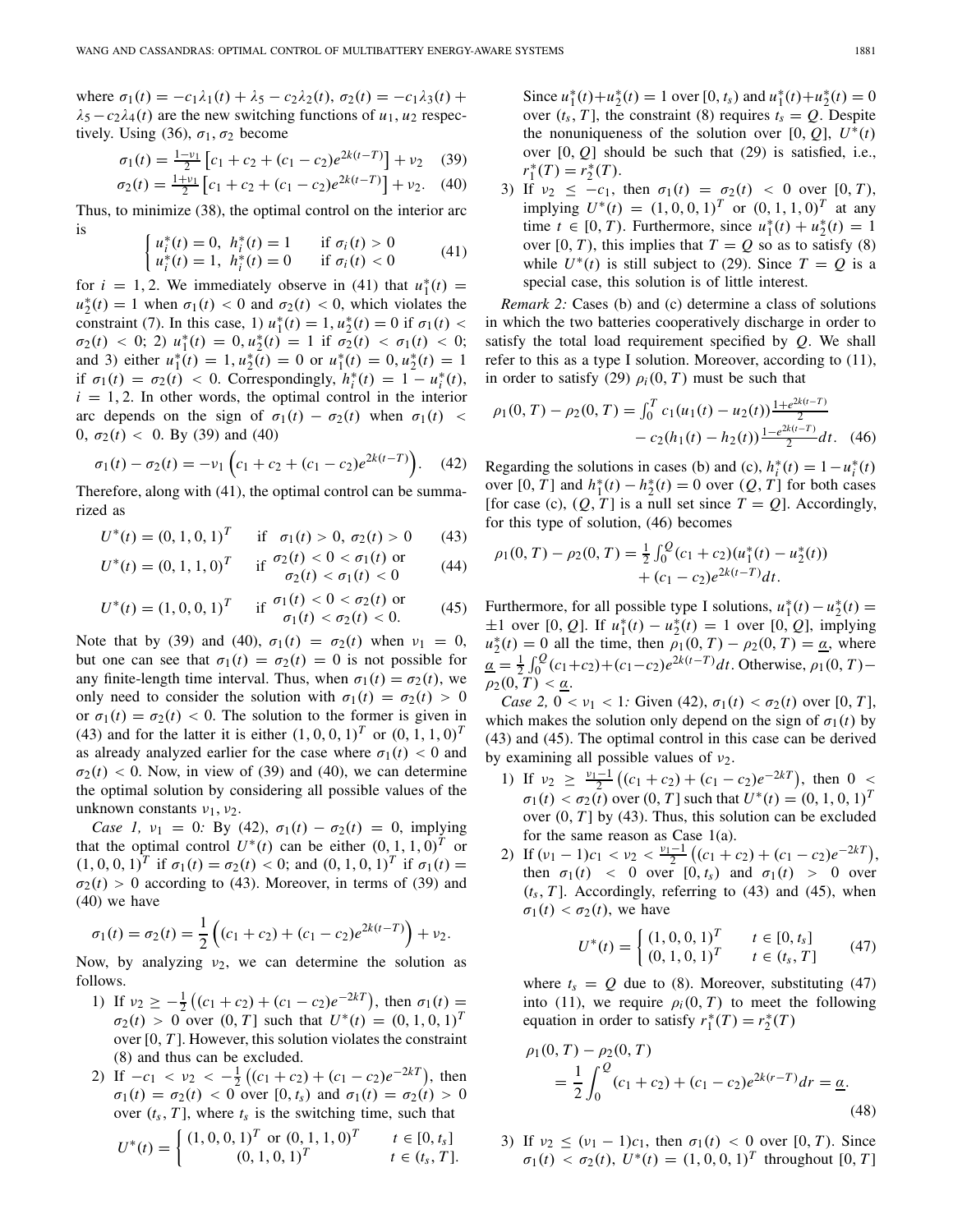by (45). This is a special case of (47) where  $t_s = T$ . Hence,  $\rho_i(0, T)$  should satisfy (48) with  $Q = T$ .

*Case 3,*  $v_1 = 1$ *:* In this case,  $\sigma_1(t) = v_2$  and  $\sigma_1(t) < \sigma_2(t)$ over [0, *T* ]. Similar to case (2), we only need to consider the sign of  $\sigma_1(t)$  to determine the optimal solution in terms of (43) and (45).

- 1) If  $v_2 > 0$ , then  $\sigma_1(t) > 0$  over [0, *T*], implying  $u_1^*(t) =$  $u_2^*(t) = 0$  throughout. Thus, due to the constraint (8), this case is excluded.
- 2) If  $v_2 = 0$ , then referring to (36) and (37),  $s_1(t) =$  $s_2(t) = 0$  over [0, *T*], which is the singular case for  $u_1^*(t)$ ,  $h_1^*(t)$  as seen in (33). Since the entire optimal state trajectory of battery 1 is a singular arc, then  $u_1^*(t)$ ,  $h_1^*(t)$  can be any feasible control satisfying the control constraints (6) and (5). On the other hand, since  $v_1 = 1, v_2 = 0$ , then  $\sigma_2(t) > 0$  over [0, *T*], which indicates  $u_2^*(t) = 0$ ,  $h_2^*(t) = 1$  throughout. This requires  $\int_0^T u_1^*(t)dt = Q$  due to (8). Therefore, the optimal control  $U^*(t) = (u_1^*(t), h_1^*(t), 0, 1)^T$  over  $[0, T]$  where  $u_{1,r}^*(t)$ ,  $h_1^*(t)$  is any feasible control satisfying (5) and (6),  $\int_0^T u_1^*(t)dt = Q$  and  $r_1^*(T) = r_2^*(T)$ .

In this case, still owing to (29), we also need to determine the range of  $\rho_1(0, T) - \rho_2(0, T)$  preserving the feasibility of this solution. Since  $U^*(t)$  $(u_1^*(t), h_1^*(t), 0, 1)^T$  over [0, *T*], then  $\bar{\alpha}$  determined in (32) automatically becomes the upper bound of  $\rho_1(0, T) - \rho_2(0, T)$ . Moreover, as a special case of  $(u_1^*(t), h_1^*(t), 0, 1)^T$ , (47) achieves the lower bound of this solution type as in (48), because when  $\rho_1(0, T)$  –  $\rho_2(0, T) < \alpha$ , the solution becomes of type I (see Remark 2.) Consequently,  $\alpha \leq \rho_1(0, T) - \rho_2(0, T) \leq \overline{\alpha}$ for  $U^*(t) = (u_1^*(t), h_1^*(t), 0, 1)^T$  over  $[0, T]$ .

3) If  $v_2 < 0$ , then  $\sigma_1(t) < 0$  over [0, *T*], implying  $U^*(t) =$  $(1, 0, 0, 1)^T$  throughout, which is the same as Case 2(c).

*Case 4,*  $\nu_1 > 1$ *:* According to (42),  $\sigma_1(t) < \sigma_2(t)$  over [0, *T* ]. Similarly, the solution only depends on the sign of  $\sigma_1(t)$ .

- 1) If  $v_2 \geq (v_1 1)c_1$ , then  $\sigma_1(t) > 0$  over  $(0, T]$ , which makes  $U^*(t) = (0, 1, 0, 1)^T$  over [0, *T*] by (43). As before, this solution can be immediately excluded due to (8).
- 2) If  $\frac{\nu_1 1}{2} \left[ (c_1 + c_2) + (c_1 c_2)e^{-2kT} \right] < \nu_2 < (\nu_1 1)c_1$ , then  $\sigma_1(t) > 0$  over  $[0, t_s)$  and  $\sigma_1(t) < 0$  over  $(t_s, T]$ . Thus, since  $\sigma_1(t) < \sigma_2(t)$ , the optimal control can be derived by (43) and (45) as

$$
U^*(t) = \begin{cases} (0, 1, 0, 1)^T & t \in [0, t_s) \\ (1, 0, 0, 1)^T & t \in (t_s, T]. \end{cases}
$$
(49)

Similar to the case (b) of  $0 < \nu_1 < 1$ , battery 2 recharges at full rate throughout [0, *T* ]. In the meantime, battery 1 recharges at full rate first and then fully discharges until the end so as to attain the required workload *Q* and achieve  $r_1^*(T) = r_2^*(T)$ . Therefore, in order to make this solution feasible, we not only require  $t_s = T - Q$ in light of (8), but also need to substitute (49) into (11)

to satisfy 
$$
r_1^*(T) = r_2^*(T)
$$
 so that

$$
\rho_1(0, T) - \rho_2(0, T) =
$$
  

$$
\int_{T-Q}^{T} \frac{1}{2} \left[ (c_1 + c_2) + (c_1 - c_2) e^{2k(r-T)} \right] dr.
$$

This solution is included in Case 3(b).

3) If  $v_2 \leq \frac{v_1-1}{2} \left[ (c_1+c_2) + (c_1-c_2)e^{-2kT} \right]$ , then  $\sigma_1(t) \leq$ 0 over  $(0, T]$ , which renders  $U^*(t) = (1, 0, 0, 1)^T$ throughout  $[0, T]$  and become the same as Case  $2(c)$ .

*Remark 3:* The optimal solutions derived in Case 2–4 can be classified as type II solutions, in which  $\alpha \leq \rho_1(0, T)$  –  $\rho_2(0, T) \leq \overline{\alpha}$  and battery 2 recharges at full rate all the time while battery 1 serves the load alone by any feasible control  $u_1(t)$ ,  $h_1(t)$  satisfying (5) and (6),  $\int_0^T u_1(t)dt = Q$ and  $r_1(T) = r_2(T)$ . Moreover, in all type II solutions, a fixed value of  $r_2(T)$  is achieved based on a given  $\rho_2(0, T)$  due to  $u_2^*(t) = 0$ ,  $h_2^*(t) = 1$  over [0, *T*].

As for the analysis of  $v_1 < 0$ , since the dynamics of batteries 1 and 2 are identical and  $\sigma_1$  and  $\sigma_2$  are symmetric with respect to  $v_1 = 0$  by (39) and (40), then the result of analyzing  $v_1 < 0$ will lead to the same solution as  $v_1 > 0$  but with the roles of batteries 1 and 2 reversed. Thus, a detailed analysis is omitted.

To sum up, following Remarks 2 and 3, the optimal solution to the unconstrained case can be expressed as follows: type I

if 
$$
0 \le \rho_1(0, T) - \rho_2(0, T) \le \underline{\alpha}
$$
 (50)  
then  

$$
U^*(t) = \begin{cases} (1, 0, 0, 1)^T \text{ or } (0, 1, 1, 0)^T \ t \in [0, Q] \\ (0, 1, 0, 1)^T \ t \in (0, T] \end{cases}
$$

$$
r_1^*(T) = r_2^*(T) \tag{51}
$$

type II

s.t. *r* <sup>∗</sup>

then

$$
\text{if } \underline{\alpha} < \rho_1(0, T) - \rho_2(0, T) \le \bar{\alpha} \tag{52}
$$

$$
U^*(t) = (u_1^*(t), h_1^*(t), 0, 1)^T \quad t \in [0, T]
$$
 (53)  
s.t. constraints (5)–(8) and (29).

When  $\rho_1(0, T) - \rho_2(0, T) > \bar{\alpha}$ , as discussed earlier, there is no feasible solution satisfying the constraint  $r_1(T) = r_2(T)$ and we resort to Theorem 2. Note that the solution of type II corresponds to a situation where the initial energy difference of the two batteries, expressed by  $\rho_1(0, T) - \rho_2(0, T)$ , is so large that it is optimal for battery 2 to recharge at full rate all the time while only battery 1 is utilized; this is similar to the solution determined by Theorem 2. From a practical standpoint, type I solutions are of greater interest, since they provide an insight as to how multiple batteries cooperate to serve a common load.

Obviously, the optimal solution is nonunique in both solution types shown in (51)–(53). We provide two numerical examples in Fig. 2(a) and (b) to verify this feature, where the parameters give rise to a type I solution. The solution in Fig. 2(a) was obtained using the generic numerical solver Tomlab/PROPT [31], where  $U^*(t) = (1, 0, 0, 1)^T$  and  $(0, 1, 1, 0)^T$  alternate in some arbitrary fashion over [0, *Q*] and switch to  $U^*(t) = (0, 1, 0, 1)^T$  over  $(Q, T]$ . Alternating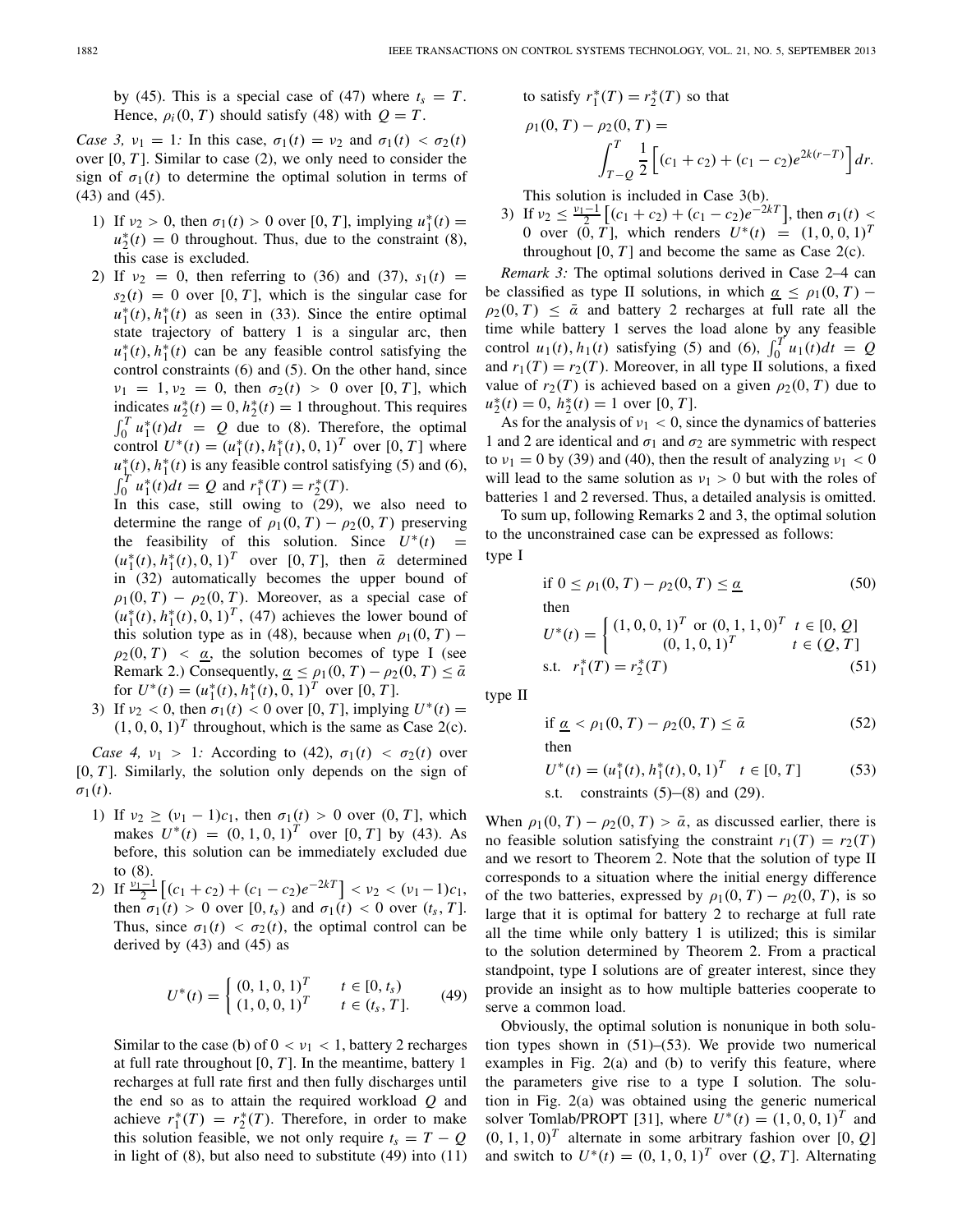

Fig. 2. (a) and (b) Optimal solution under  $r_1(0) = 250$ ,  $b_1(0) = 250$ ,  $r_2(0) = 200$ ,  $b_2(0) = 200$ ,  $c_1 = 30$ ,  $c_2 = 10$ ,  $k = 0.05$ ,  $T = 40$ , and  $Q = 15$ .

between  $(1, 0, 0, 1)^T$  and  $(0, 1, 1, 0)^T$  ensures the constraint (29) is satisfied, which renders  $r_1^*(T) = r_2^*(T) = 221.4762$  in this example. In Fig. 2(b), we present another optimal solution, in which, based on the knowledge that any  $U^*(t)$  of the form (51) is optimal, the way of alternating between  $(1, 0, 0, 1)^T$ and  $(0, 1, 1, 0)^T$  over  $[0, Q]$  is chosen to be much simpler, i.e.,  $U^*(t) = (1, 0, 0, 1)^T$  over  $[0, t_1]$  and  $U^*(t) = (0, 1, 1, 0)^T$ over  $(t_1, Q]$  while  $U^*(t)$  over  $(Q, T]$  is still  $(0, 1, 0, 1)^T$ . The value of  $t_1$  is 8.7804, leading to  $r_1^*(T) = r_2^*(T) =$ 221.7324, almost identical to the first (and different) solution, i.e., 221.4762. Note that the nonuniqueness of solutions is due to the assumption that batteries are identical. Thus, it is possible to obtain unique optimal solutions when  $c_1$ ,  $c_2$  in (2) and (3) are replaced by distinct parameters for each battery  $c_{i1} \neq c_{i1}$  and  $c_{i2} \neq c_{i2}$  for  $i \neq j$ .

*2) Constrained Case,*  $r_i(t) \geq 0$ *:* Similar to the analysis presented in [29], when we incorporate the state constraint  $r_i(t) > 0$  into the unconstrained case, chattering may occur depending on the values of the parameters  $\rho_i(0, T)$ . First, let us consider the two types of solutions (51)–(53) in the unconstrained case. In the type II solution, battery 1 processes all the workload *Q* while battery 2 recharges at full rate throughout [0, *T*]. Thus,  $r_2^*(t) > 0$  over (0, *T*]. Regarding  $r_1^*(t)$ , since  $\rho_2(0, T) > 0$ , by (53)

$$
\rho_1(0,T) > \int_0^Q \frac{1}{2} \left[ (c_1 + c_2) + (c_1 - c_2) e^{2k(r-T)} \right] dr. \quad (54)
$$

Denote the set of type II solutions by  $\Pi_2^*$ . Then, in view of (11) with  $\int_0^T u_1^*(t)dt = Q$ , we can achieve the lowest value of  $r_1^*(t)$  over  $t \in [0, T]$  among all  $U^*(t) \in \Pi_2^*$ by taking  $U^*(t)$  as (47) where the lowest value is  $r_1^*(Q)$ under (47)

$$
\min_{t \in [0,T], U^* \in \Pi_2^*} r_1^*(t) = \rho_1(0,T) - \int_0^{\mathcal{Q}} c_1 \frac{1 + e^{2k(r-T)}}{2} dr
$$

which is  $> \int_0^Q c_2[(1 - e^{2k(r-T)})/2]dr > 0$  by (54). Therefore, the constraint  $r_i(t) \geq 0$  is not active in a type II solution.

As for a type I solution, note that  $U^*(t) = (1, 0, 0, 1)^T$ or  $(0, 1, 1, 0)^T$  during  $[0, Q]$ , which implies that if  $r_1^*(t)$ reaches 0 we can switch the control to  $(0, 1, 1, 0)^T$  and correspondingly increase  $r_1^*(t)$  but decrease  $r_2^*(t)$ . A similar scheme applies when  $r_2^*(t)$  reaches 0. However, when  $r_1^*(t) =$  $r_2^*(t) = 0$  at some time  $t_c \in [0, Q)$ , it is impossible for  $U^*(t)$  to keep either  $(1, 0, 0, 1)^T$  or  $(0, 1, 1, 0)^T$  over  $[t_1, Q]$  without violating  $r_i(t) \geq 0$ . At this time, referring to our analysis of this case in [29], chattering will also occur due to the same state dynamics (2)–(3) and constraints (5)–(6). This is further complicated by the presence of the constraint (7). Therefore, in practice it is desirable to avoid chattering and several approaches to achieving this goal are discussed in [29]. In addition, we can determine whether chattering will occur depending on the value of *Q* as follows. Note that in (51),  $\sum_{i} u_i^*(t) = \sum_{i} h_i^*(t) = 1$  over [0, *Q*). Moreover, despite the freedom of switching  $U^*(t)$  between  $(1, 0, 0, 1)^T$  and  $(0, 1, 1, 0)^T$ , chattering is still inevitable when  $r_1^*(t) = r_2^*(t) = 0$  at  $t_c \in [0, Q)$ , i.e., the starting time of chattering. Therefore, by solving the following differential equations:

$$
\sum_{i} \dot{r}_i(t) = -c_1 \sum_{i} u_i(t) + k \left[ \sum_{i} b_i(t) - \sum_{i} r_i(t) \right] \tag{55}
$$

$$
\sum_{i} \dot{b}_i(t) = c_2 \sum_{i} h_i(t) - k \left[ \sum_{i} b_i(t) - \sum_{i} r_i(t) \right]
$$
 (56)

with  $\sum_i u_i^*(t) = \sum_i h_i^*(t) = 1$  over [0, t<sub>c</sub>], the given initial conditions  $r_i(0)$ ,  $b_i(0)$  and the boundary conditions  $r_1^*(t_c)$  =  $r_2^*(t_c) = 0$ , we can determine  $t_c$  through

$$
-\frac{1}{2}\left[\sum_{i}b_{i}(0)-\sum_{i}r_{i}(0)-\frac{c_{1}+c_{2}}{2k}\right](e^{-2kt_{c}}-1) + \sum_{i}r_{i}(0)-\frac{c_{1}-c_{2}}{2}t_{c}=0.
$$
 (57)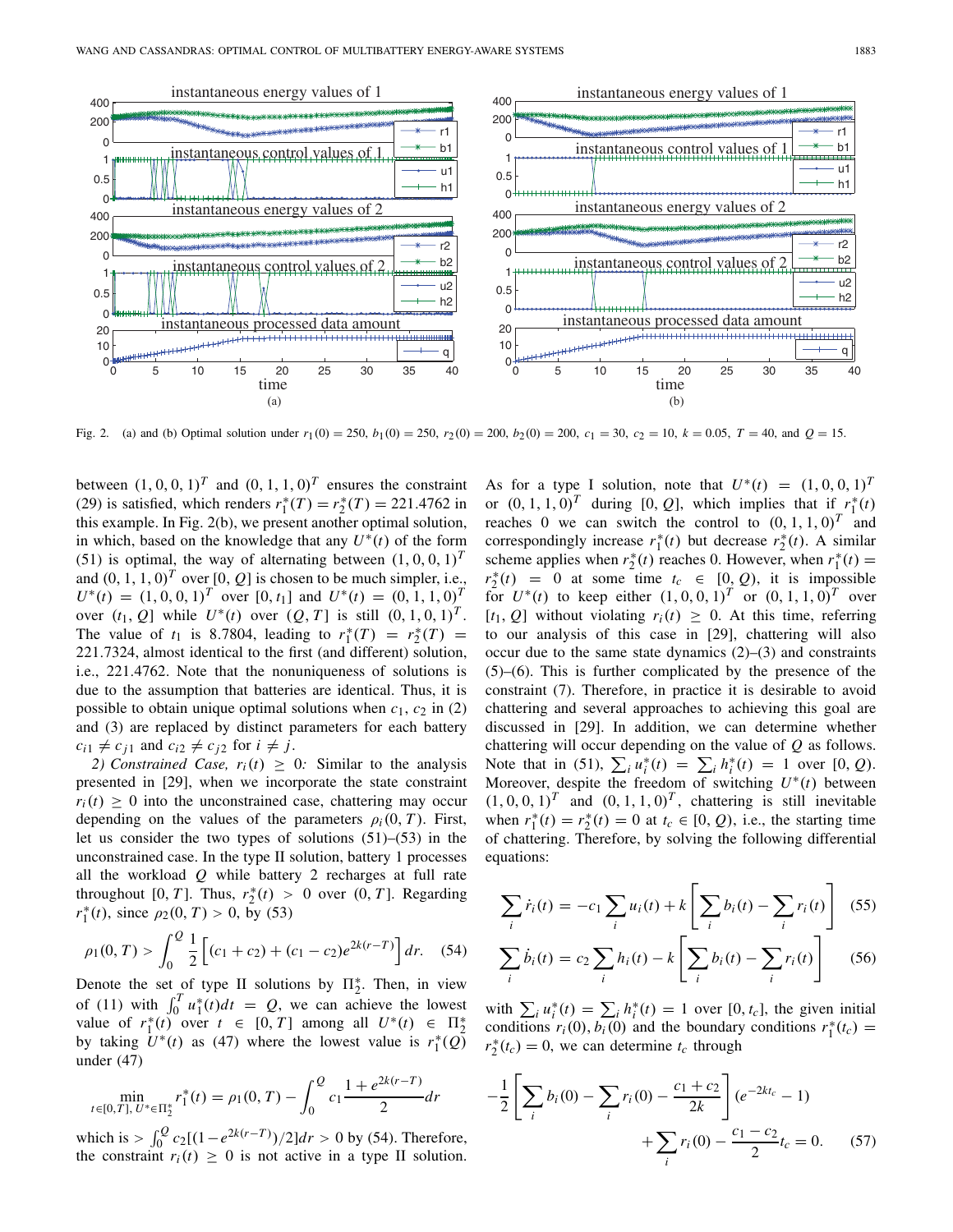Thus, if  $Q \leq t_c$ , the optimal solution is the one obtained for the unconstrained problem. If  $Q > t_c$ , chattering occurs in the optimal trajectory. Therefore, if it is possible to select *Q* such that  $Q \leq t_c$ , where  $t_c$  can be calculated through (57), we can avoid chattering.

*3) Constrained Case,*  $b_i(t) \leq B$ *: Next, we assume that* the constraint  $b_i(t) \leq B$  is active on the optimal trajectory, but do not impose the constraint  $r_i(t) \geq 0$ . We can employ the indirect adjoining approach to explicitly solve the state-constrained optimal control problem as in [29] for the single battery problem, where the optimal control when  $b(t) =$ *B* turns out to be a boundary control  $u^*(t) = 0, h^*(t) = 0$  $[(k(B - r^*(t)))/c_2]$  throughout the remaining time interval. Thus, when the optimal control switches to the recharging mode, the battery can no longer discharge and remains in recharging mode. The analysis is similar in our multibattery problem and leads to the following solution.

First, if a type I solution (51) applies, the nonuniqueness and the freedom to switch the control during [0, *Q*] allows us to avoid  $b_i(t) = B$  over [0, Q). For the interval [Q, T], the optimal control is fixed at  $(0, 1, 0, 1)^T$ , i.e., both batteries recharge at full rate; hence  $b_i(t) \leq B$  is active over  $(Q, T]$ . As in [29], when  $b_i^*(t) = B$  at some time  $t_i \in (Q, T)$ , then the optimal control turns to be  $u_i^*(t) = 0, h_i^*(t) = [(k(B$  $r_i^*(t)$ / $c_2$ ] over [ $t_i$ , *T*] for  $i = 1, 2$ .

On the other hand, if a type II solution (53) applies, then  $u_2^*(t) = 0, h_2^*(t) = 1$  is fixed over [0, *T*]. Therefore, when  $b_2^*(t) = B$  at some time  $t_2 \in [0, T]$ , we turn to a boundary control  $u_2^*(t) = 0, h_2^*(t) = [(k(B - r_2^*(t)))/c_2]$  to continue recharging battery 2. As for battery 1, since we can select any feasible  $(u_1^*(t), h_1^*(t))$  satisfying (53), it is possible to keep  $b_1^*(t) \leq B$  inactive throughout [0, *T*].

*4) Constrained Case,*  $r_i(t) \geq 0$ ,  $b_i(t) \leq B$ : Finally, we allow both constraints  $r_i(t) \geq 0$ ,  $b_i(t) \leq B$  to become active on an optimal trajectory. If that does not happen, then the optimal solution reduces to one of the above two constrained cases or the unconstrained case. Similar to the analysis in [29], when the state constraints are both active, the solution is simply a combination of the solutions to the above two constrained cases.

An example of a type I solution where both constraints become active at some points over  $[0, T]$  is shown in Fig. 3. From the trajectory of  $q^*(t)$ , we can see that  $u_1^*(t) + u_2^*(t) = 1$ over [0,  $t_c$ ], where  $t_c = 8.5260$  calculated through (57) and  $r_1^*(t_c) = r_2^*(t_c) = 0$ . Since the required workload  $Q = 10$ is not achieved yet, the batteries start to chatter over the boundary arc  $r_i(t) = 0$  until a point  $t = 13$  when the full load requirement is met. After this point, both batteries recharge at full rate until some time when the boundary control  $u_i^*(t) = 0, h_i^*(t) = [(k(B - r_i^*(t)))/c_2]$  continues recharging and terminates with  $r_1^*(T) = r_2^*(T)$ .

## *B. Solution of the N* > 2 *Case*

We begin by setting  $U(t) = (u_1(t), h_1(t), \dots, u_N(t))$ ,  $h_N(t)$ <sup>T</sup> and consider the unconstrained case in which (4) is relaxed. Since the state vector  $\mathbf{x}(t) = (r_1(t), b_1(t), \ldots,$  $r_N(t)$ ,  $b_N(t)$ ,  $q(t)$ <sup>T</sup> has  $2N + 1$  components in total, we let



Fig. 3. Optimal solution under  $r_1(0) = 100$ ,  $b_1(0) = 100$ ,  $r_2(0) = 100$ ,  $b_2(0) = 100$ ,  $c_1 = 30$ ,  $c_2 = 10$ ,  $k = 0.05$ ,  $T = 50$ ,  $Q = 10$ , and  $B = 200$ , with  $r(t) \geq 0$  and  $b(t) \leq B$ .

 $\lambda(t) = (\lambda_{11}(t), \lambda_{12}(t), \ldots, \lambda_{N1}(t), \lambda_{N2}(t), \lambda_{2N+1}(t))^T$  be the costate vector and the Hamiltonian becomes

$$
H(\mathbf{x}, \lambda, U) = \sum_{i=1}^{N} \bigg( [-c_1 \lambda_{i1}(t) + \lambda_{2N+1}(t)] u_i(t) + c_2 \lambda_{i2}(t) h_i(t) + k[\lambda_{i1}(t) - \lambda_{i2}(t)][b_i(t) - r_i(t)] \bigg).
$$

The costate equations  $\dot{\lambda} = -(\partial H/\partial x)$  are now

$$
\lambda_{i1}(t) = k(\lambda_{i1}(t) - \lambda_{i2}(t)), \quad \lambda_{i2}(t) = -k(\lambda_{i1}(t) - \lambda_{i2}(t))
$$
  

$$
\lambda_{2N+1}(t) = 0, \quad i = 1, ..., N.
$$
 (58)

We can proceed with the terminal costate  $\lambda(T)$  $[(\partial \Phi(\mathbf{x}(T)))/\partial \mathbf{x}]$  and then obtain  $\lambda(t)$  over [0, *T*] by solving (58). However, besides  $q(T) = Q$ , the terminal state constraints (29) result in  $(1/2)N(N-1)$  (i.e., the combinatorial coefficient  $C_N^2$ ) conditions, which gives rise to  $(1/2)N(N -$ 1) + 1 unknown multipliers  $v_i$  in  $\Phi(\mathbf{x}(T))$ . Thus, unlike the  $N = 2$  case, it is intractable to analyze all possible values for each  $v_i$ . We proceed, as described next, by constructing aggregate states and formulating an equivalent problem.

*1) Solution Using Aggregate States:* First sum up (2) and (3) over 1 to *N* and set

$$
\sum_{i=1}^{N} r_i(t) = R(t), \quad \sum_{i=1}^{N} b_i(t) = B(t)
$$
  

$$
\sum_{i=1}^{N} u_i(t) = X(t), \quad \sum_{i=1}^{N} h_i(t) = Y(t)
$$
 (59)

such that  $\dot{R}(t) = -c_1 X(t) + k(B(t) - R(t))$ , and  $\dot{B}(t) =$  $c_2Y(t) - k(B(t) - R(t))$ . Accordingly, the objective (30) can be transformed into  $\max_{X(t), Y(t)} R(T)$ . Moreover, by (5)–(7), we have  $0 \leq X(t) \leq 1$  and  $0 \leq Y(t) \leq N - n(S, t)$ , where  $n(S, t)$  denotes the number of  $i \in S$  such that  $u_i(t) > 0$  at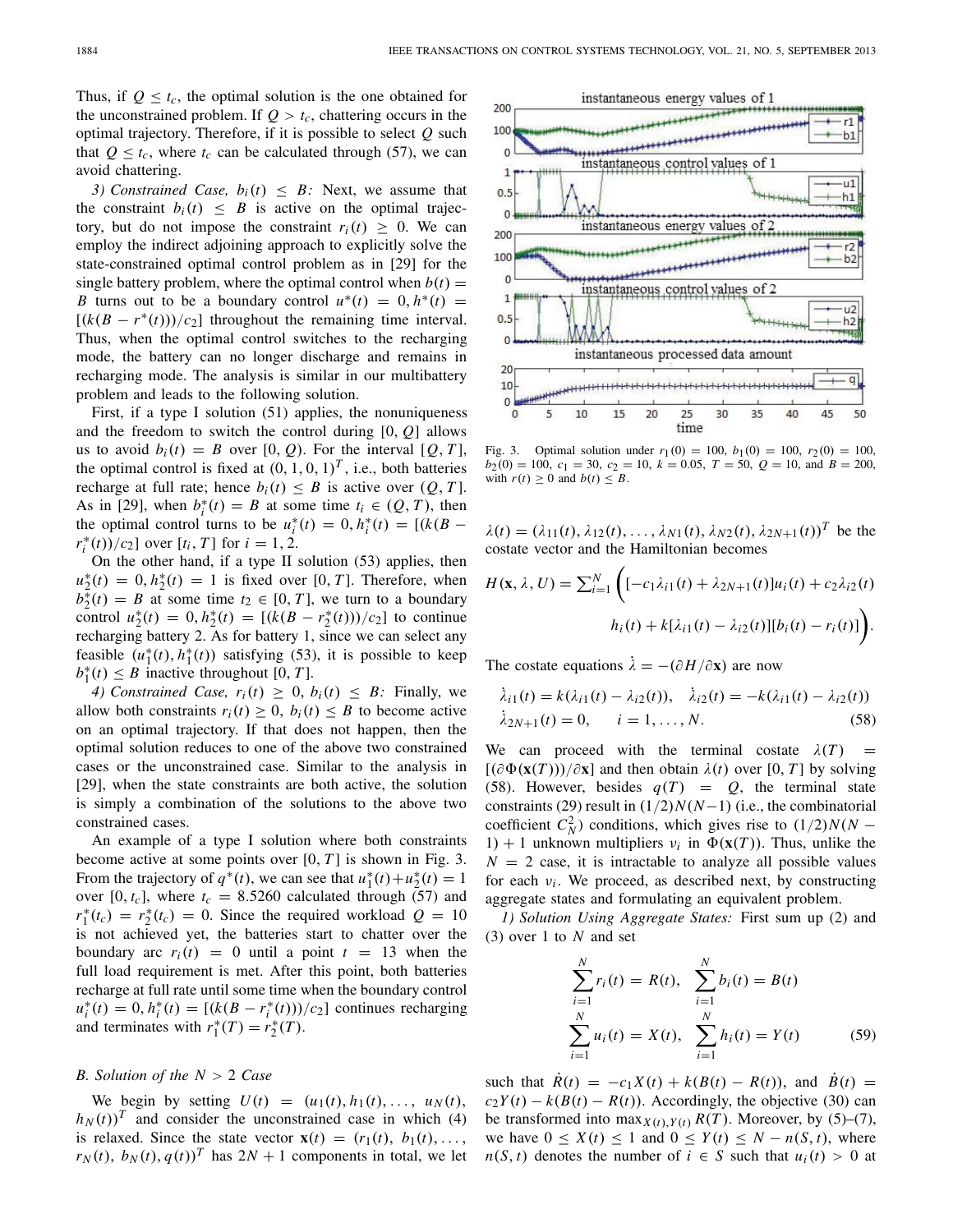time *t*. Along with the substitution of (59) into (8), we obtain an equivalent formulation of our *N*-battery optimal control problem based on these aggregate states

$$
\max_{X(t), Y(t)} R(T)
$$
(60)  
s.t. 
$$
\dot{R}(t) = -c_1 X(t) + k(B(t) - R(t))
$$

$$
\dot{B}(t) = c_2 Y(t) - k(B(t) - R(t))
$$

$$
0 \le X(t) \le 1, 0 \le Y(t) \le N - n(S, t)
$$

$$
\int_0^T X(t) dt = Q
$$

$$
r_i(T) = r_j(T) \quad \forall i, j \in S.
$$

Note that if we relax the terminal conditions  $r_i(T)$  = *r<sub>j</sub>*(*T*), ∀*i*, *j* ∈ *S* for the time being, then (60) can be viewed as a simple single-battery optimal control problem without the control constraints (5). We can employ the Euler-Lagrange approach where, similar to (31), we add a state  $q(t)$  such that  $\dot{q}(t) = X(t)$ . Then, the constraint  $\int_0^T X(t)dt = Q$  becomes  $q(T) = Q$ . Henceforth, we set  $\mathbf{x}(t) = (R(t), B(t), q(t))^T$  and  $\lambda(t) = (\lambda_1(t), \lambda_2(t), \lambda_3(t))^T$  as the state and costate vector respectively. Then, the Hamiltonian for (60) is

$$
H = k(\lambda_1(t) - \lambda_2(t))[B(t) - R(t)] + (-c_1\lambda_1(t) + \lambda_3(t))X(t) + c_2\lambda_2(t)Y(t)
$$
 (61)

and the costate equations  $\lambda = -(\partial H/\partial x)$  give

$$
\dot{\lambda}_1(t) = k(\lambda_1(t) - \lambda_2(t)), \quad \dot{\lambda}_2(t) = -k(\lambda_1(t) - \lambda_2(t))
$$
  

$$
\dot{\lambda}_3(t) = 0.
$$

Also, given the state boundary equation  $q(T) = Q$ , we must satisfy  $\lambda(T) = [(\partial \Phi(\mathbf{x}(T)))/\partial \mathbf{x}]$  where  $\Phi(\mathbf{x}(T)) = \nu(q(T))$  $Q$ ) − *r*(*T*) and *v* is an unknown multiplier, so that  $\lambda_1(T)$  =  $-1$ ,  $\lambda_2(T) = 0$ ,  $\lambda_3(T) = v$ . Solving the costate equations, we get

$$
\lambda_1(t) = -\frac{1 + e^{2k(t-T)}}{2}, \ \lambda_2(t) = -\frac{1 - e^{2k(t-T)}}{2}, \ \lambda_3(t) = \nu.
$$

In (61), the optimal controls  $X^*(t)$  and  $Y^*(t)$  have associated switching functions  $-c_1\lambda_1(t) + \lambda_3(t)$  and  $c_2\lambda_2(t)$  respectively. This is similar to the single-battery case analyzed in [29] for all possible values of  $\nu$  and it immediately leads to the optimal control

$$
X^*(t) = \begin{cases} 1 & t \in [0, t_s] \\ 0 & t \in (t_s, T] \end{cases}
$$
  
 
$$
Y^*(t) = N - n^*(S, t), \quad t \in [0, T]
$$
 (62)

where  $t_s$  is a switching time given by  $t_s = Q$  in view of the constraint  $\int_0^T X(t)dt = Q$ . Obviously, (62) indicates that in order to maximize  $R(T)$  in (60), the control  $Y(t)$ should be maximized (see also (10), which implies  $n*(S, t) =$  $\min_{u_i, h_i} n(S, t)$ . Now given the definition of  $n(S, t)$  and  $X(t)$ , to satisfy  $X^*(t)$  in (62) and minimize  $n(S, t)$  over [0, *T*], we can select a single arbitrary  $i \in S$  such that  $u_i^*(t) = 1$ ,  $t \in [0, Q]$ , and  $u_i^*(t) = 0$  for all  $i \in S$  over  $(Q, T]$ , which also satisfies the control constraints (5). Thus, the optimal control can be summarized as

$$
\begin{cases}\n u_i^*(t) = 1, & h_i^*(t) = 0, \text{ any arbitrary } i \in S \\
 u_j^*(t) = 0, & h_j^*(t) = 1 \quad \forall j \in S/\{i\}, & t \in [0, Q] \\
 u_i^*(t) = 0, & h_i^*(t) = 1 \quad \forall i \in S, & t \in (Q, T].\n\end{cases}
$$
\n(63)

As a result

$$
n^*(S, t) = 1, \quad t \in [0, Q]; \quad n^*(S, t) = 0, \quad t \in (Q, T].
$$
\n(64)

As a last step, in order to make (63) feasible in problem (60), we need to satisfy the terminal conditions  $r_i(T)$  =  $r_i(T)$ ,  $\forall i, j \in S$ . This constrains the arbitrary selection of *i* ∈ *S* such that  $u_i^*(t) = 1$ ,  $h_i^*(t) = 0$  at any  $t \in [0, Q]$  in (63). However, satisfying the terminal conditions also depends on the initial parameters  $R(0)$ ,  $B(0)$ , i.e.,  $\rho_i(0, T)$  in the original optimal control problem. Consequently, there are two cases: 1) the solution (63) is able to satisfy  $r_i(T) = r_j(T)$ ,  $\forall i, j \in S$ under the initial condition values  $\rho_i(0, T)$ ,  $i \in S$  and 2) the constraint  $r_i(T) = r_j(T)$ ,  $\forall i, j \in S$  cannot be met for all the solutions of (63) under the initial condition values  $\rho_i(0, T)$ ,  $i \in S$ .

For case 1), the optimal solution to problem (60) is simply (63) subject to  $r_i(T) = r_j(T)$ ,  $\forall i, j \in S$  and is referred to as a type I solution, expressed as

$$
U^*(t) =
$$
  
\n
$$
\begin{pmatrix} u_k^*(t) = 1, & h_k^*(t) = 0, & \text{any } k \in S \\ u_i^*(t) = 0, & h_i^*(t) = 1, & \text{all } i \in S/\{k\} \end{pmatrix} t \in [0, Q]
$$
  
\n
$$
u_i^*(t) = 0, & h_i^*(t) = 1 \quad \forall i \in S \quad t \in (Q, T]
$$
  
\ns.t.  $r_i^*(T) = r_j^*(T) \quad \forall i, j \in S.$  (65)

The condition under which this is indeed an optimal solution depends on the values of  $\rho_i(0, T)$ ,  $i \in S$ . The following theorem provides a necessary and sufficient condition for (65) to be optimal.

*Theorem 3:* A necessary and sufficient condition for the optimality of a type I solution (65) to the *N*-battery optimal control problem is

$$
\sum_{i=1}^{N} \rho_i(0, T) \le \underline{\alpha}_N
$$
\n
$$
\underline{\alpha}_N = \int_0^Q \left[ c_1 \frac{1 + e^{2k(r-T)}}{2} + c_2 \frac{1 - e^{2k(r-T)}}{2} \right] dr
$$
\n
$$
+ N \rho_m(0, T), \quad m = \arg \min_{i \in S} \{ \rho_i(0, T) \}. \tag{67}
$$

*Proof:* To establish necessity, note that if type I solution is optimal, then all type I solutions are feasible. To ensure feasibility,  $\sum_{i \in S} r_i^*(T)$  subject to (29) must be guaranteed not to exceed  $\sum_{i \in S} \rho_i(0, T)$ . Unlike the  $N = 2$  case, we have *N* initial conditions  $\rho_i(0, T)$  to consider. However, due to (29), the largest value of  $\sum_{i \in S} r_i^*(T)$  depends only on the largest value of  $r_m^*(T)$  under all type I solutions, which can be obtained by letting battery *m* recharge at full rate all the time, i.e.,  $u_m^*(t) = 0$ ,  $h_m^*(t) = 1$ over [0, *T*]. Let  $\Pi_1^*$  denote the set of all optimal controls of type I. Then, based on (11)

$$
\max_{U \in \Pi} r_m^*(T) = \rho_m(0, T) + \int_0^T c_2 \frac{1 - e^{2k(r - T)}}{2} dr \qquad (68)
$$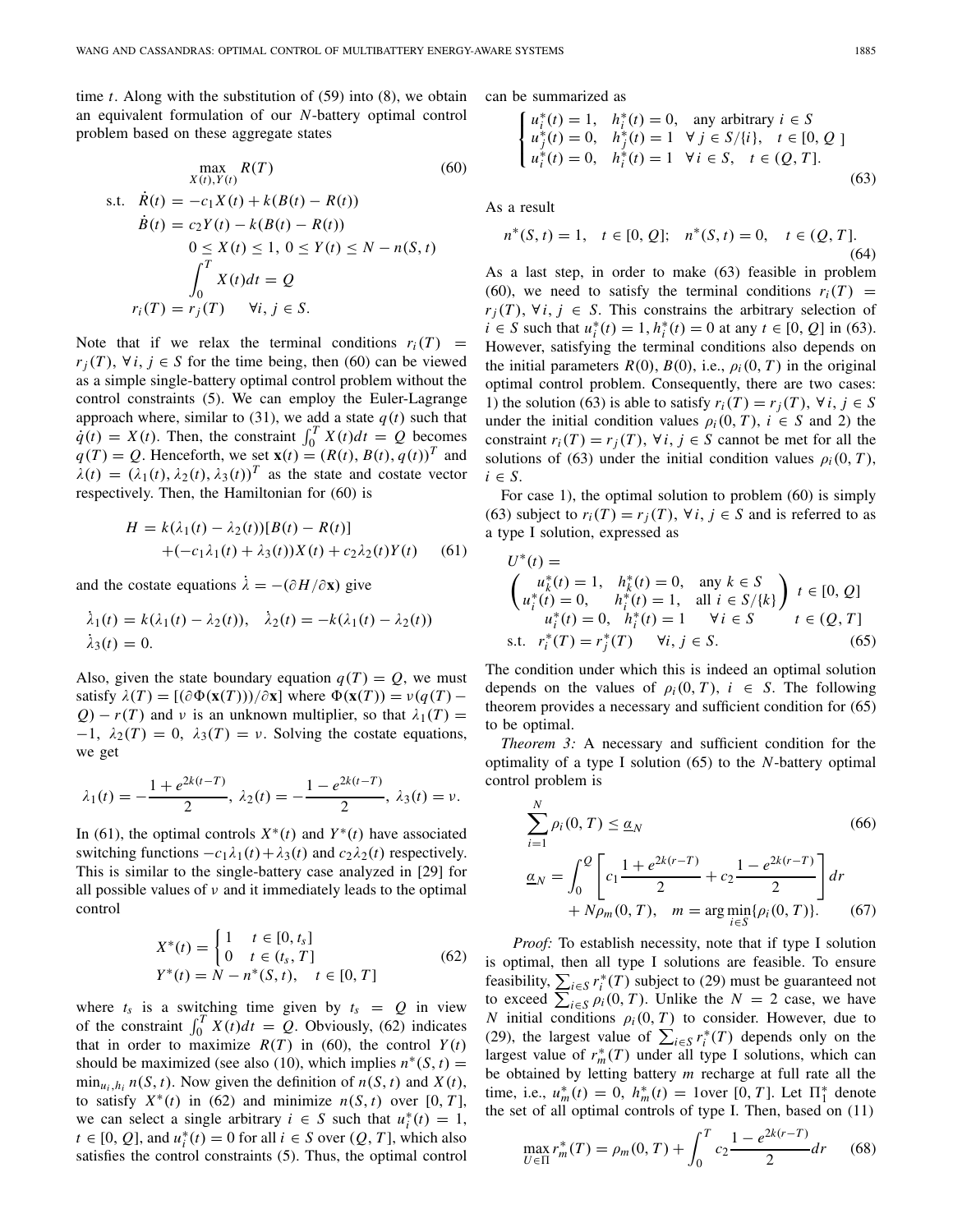where  $\Pi$  is the feasible control set defined in Theorem 1. following inequality still applies to a type  $\Pi$  solution: Accordingly

$$
\max_{U^* \in \Pi_1^*} \sum_{i \in S} r_i^*(T) < N \left( \rho_m(0, T) + \int_0^T c_2 \frac{1 - e^{2k(r - T)}}{2} dr \right) \tag{69}
$$

where the left-hand side cannot equal the right-hand side because in (65) there is one arbitrary  $k \in S$  such that  $u_k^*(t) = 1$ ,  $h_k^*(t) = 0$ . Furthermore, note that in (65) we  $\sum_{i \in S} u_i^*(t) = 1, \sum_{i \in S} h_i^*(t) = N - 1$  over [0, *Q*] and  $\sum_{i \in S} u_i^*(i) = 0$ ,  $\sum_{i \in S} h_i^*(i) = N$  over  $(Q, T]$ . Then, in view of  $(11)$ , for a type I solution we have

$$
\sum_{i \in S} r_i^*(T) = \sum_{i \in S} \rho_i(0, T) + N \int_0^T c_2 \frac{1 - e^{2k(r-T)}}{2} dr
$$

$$
- \int_0^Q \left[ c_1 \frac{1 + e^{2k(r-T)}}{2} + c_2 \frac{1 - e^{2k(r-T)}}{2} \right] dr.
$$

Combining this with (69), we obtain  $\sum_{i=1}^{N} \rho_i(0, T) \leq \underline{\alpha}_N$  and prove necessity.

To establish sufficiency, we have already shown that the condition  $\sum_{i=1}^{N} \rho_i(0, T) \leq \underline{\alpha}_N$  ensures the feasibility of all type I solutions. On the other hand, since a type I solution is optimal as long as it is feasible, then sufficiency immediately follows.

We now turn our attention to case 2), which applies when the constraint  $r_i(T) = r_j(T)$ ,  $\forall i, j \in S$  cannot be met in (63). Extrapolating from the type II solution of the  $N = 2$  case in (53), we consider

$$
U^*(t) = \begin{pmatrix} u_m^*(t) = 0, & h_m^*(t) = 1 \\ m = \underset{i \in S}{\text{argmin}} \{\rho_i(0, T)\} \\ u_i^*(t), & h_i^*(t), & i \in S/\{m\} \\ \text{s.t. constraints (5)–(8) and (29)} \end{pmatrix}, \quad t \in [0, T] \tag{70}
$$

where, as in (53), the solution is is nonunique. To verify the optimality of (70), observe that  $u_m(t) = 0$ ,  $h_m(t) = 1$ over [0, *T*], which implies that  $r_i(T) = \max_{U \in \Pi} r_m(T)$  for all  $i \in S$ , thus maximizing  $\sum_{i \in S} r_i(T)$  subject to (29). The following theorem provides a necessary and sufficient condition for (70) to be optimal.

*Theorem 4:* A necessary and sufficient condition for the optimality of a type II solution (70) to the *N*-battery optimal control problem is

$$
\underline{\alpha}_N < \sum_{i=1}^N \rho_i(0, T) \le \bar{\alpha}_N \tag{71}
$$
\n
$$
\bar{\alpha}_N = N \rho_m(0, T) + (N - 1) \int_0^T c_2 \frac{1 - e^{2k(r - T)}}{2} dr
$$
\n
$$
+ \int_{T - Q}^T c_1 \frac{1 + e^{2k(r - T)}}{2} dr.
$$

 $\sum_{i=1}^{N} \rho_i(0, T) > \underline{\alpha}_N$  in (67) then, obviously, a type I solution *Proof:* To establish necessity, first note that when can no longer satisfy  $(29)$ . Subject to  $(29)$  and  $(68)$ , the

$$
\sum_{i \in S} r_i^*(T) \le N \max_{U \in \Pi} r_m^*(T)
$$
  
=  $N \left( \rho_m(0, T) + \int_0^T c_2 \frac{1 - e^{2k(r - T)}}{2} dr \right).$  (72)

Moreover, in view of (11), we have

$$
\sum_{i \in S} r_i^*(T) = \sum_{i \in S} \rho_i(0, T) + \int_0^T \left( c_2 \sum_{i \in S} h_i^*(r) \frac{1 - e^{2k(r - T)}}{2} -c_1 \sum_{i \in S} u_i^*(r) \frac{1 + e^{2k(r - T)}}{2} \right) dr.
$$
\n(73)

Let  $\Pi_2^*$  denote the set of all optimal controls of type II. Using (70) and given the increasing monotonicity of the exponential term in the integrand above, we get

$$
\min_{U^* \in \Pi_2^*} \int_0^T \left( c_2 \sum_{i \in S} h_i^*(r) \frac{1 - e^{2k(r-T)}}{2} + c_1 \sum_{i \in S} u_i^*(r) \frac{1 + e^{2k(r-T)}}{2} \right) dr
$$
\n
$$
= \int_0^T c_2 \frac{1 - e^{2k(r-T)}}{2} dr - \int_{T-Q}^T c_1 \frac{1 + e^{2k(r-T)}}{2} dr. \tag{74}
$$

Thus, along with (72) and (73), under solution type II we have

$$
\sum_{i \in S} \rho_i(0, T) \le N \rho_m(0, T) + (N - 1) \int_0^T c_2 \frac{1 - e^{2k(r - T)}}{2} dr
$$

$$
+ \int_{T - Q}^T c_1 \frac{1 + e^{2k(r - T)}}{2} dr
$$

which proves necessity.

The proof of sufficiency is similar to that of Theorem 3.  $\blacksquare$ Based on Theorems 3 and 4, we can now summarize the solution to problem (60) as follows:

type I

if 
$$
\sum_{i=1}^{N} \rho_i(0, T) \le \underline{\alpha}_N
$$
, then  
\n
$$
U^*(t) = \begin{cases} u_k^*(t) = 1, & h_k^*(t) = 0, \text{ any } k \in S \\ u_i^*(t) = 0, & h_i^*(t) = 1, \text{ all } i \in S/k \end{cases}, t \in [0, Q]
$$
\n
$$
u_i^*(t) = 0, & h_i^*(t) = 1 \quad \forall i \in S, \quad t \in (Q, T]
$$
\ns.t.  $r_i^*(T) = r_j^*(T) \quad \forall i, j \in S$  (75)

type II

if 
$$
\underline{\alpha}_N < \sum_{i=1}^N \rho_i(0, T) \le \bar{\alpha}_N
$$
, then  
\n
$$
U^*(t) = \begin{pmatrix} u_m^*(t) = 0, & h_m^*(t) = 1 \\ m = \operatorname*{argmin}_{i \in S} \{\rho_i(0, T)\} \\ u_i^*(t), & h_i^*(t), i \in S/\{m\} \end{pmatrix}, t \in [0, T]
$$
\ns.t. constraints (5)–(8) and (29). (76)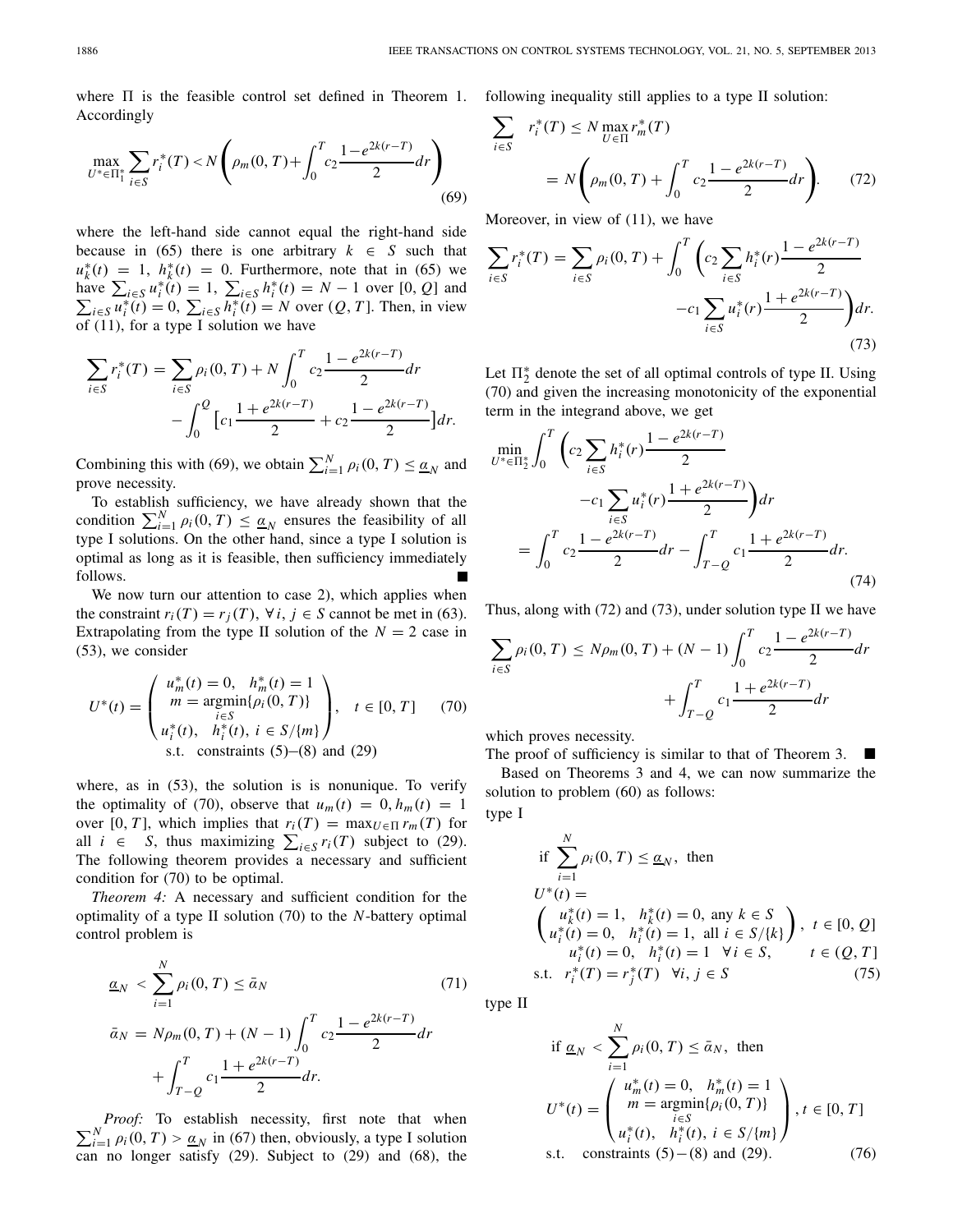Furthermore, when  $\sum_{i=1}^{N} \rho_i(0, T) > \bar{\alpha_N}$ , it follows that  $\sum_{i \in S} r_i(T)$  > *N* max $U \in \Pi$   $r_m(T)$ , which cannot satisfy the constraint (29) for any  $U \in \Pi$ . Thus, there exists no feasible policy  $\pi_0 \in \Pi$  such that  $r_i(T) = r_j(T)$  for all  $i, j \in S$ , so that the determination of the optimal objective is obtained from Theorem 2. Note that setting  $N = 2$  in conditions (66) and (71), it is easy to check that they reduce to conditions (50) and (52) respectively that were derived in our analysis of the  $N = 2$  case.

*Remark 4:* Type I solutions are clearly the ones of most interest. in this case, the initial energy values  $r_i(0)$ ,  $b_i(0)$  are relatively balanced to satisfy (66), requiring all the batteries to serve the load cooperatively in a way prescribed by (75). In contrast, the remaining cases indicate that when  $\rho_i(0, T)$  are so unbalanced as to satisfy (71), then battery *m* recharges at full rate all the time while the remaining  $N - 1$  batteries carry out the task of meeting the load requirement *Q*; this, however, is a more unusual situation.

#### V. CONCLUSION

We used a KBM to study the problem of optimally controlling the discharge and recharge processes of multiple nonideal batteries so as to maximize the minimum residual energy among all batteries at the end of a given time period [0, *T* ] while performing a prescribed amount of work *Q* over this period. Based on the use of a KBM for each battery, we showed that the optimal policy has the property that the residual energies of all batteries are equal at *T* as long as such a policy is feasible. This helps transform the original max-min optimization problem to a more standard optimal control problem with terminal state constraints. Moreover, through the analysis of the  $N = 2$  case exploiting this property, we can characterize the optimal policy and show that it is generally not unique. We were also able to extend our analysis to the general  $N \geq 2$  case through a state aggregation approach and obtain explicit expressions for two possible types of solutions characterized by associated necessary and sufficient conditions on the initial battery energy levels. Note that repeatedly discharging and recharging a battery in practice reduces its lifetime; therefore, a solution based on the structure (65)–(70) should be chosen so as to impose as few switches on the same battery as possible. This is easily achievable, as shown in using the solution of Fig. 2(b), rather that that of Fig. 2(a), without affecting performance.

Determining models for nonideal batteries such that they combine accuracy with computational efficiency remains a crucial open problem. Although we adopted the KBM for our analysis, it is possible to formulate similar optimal control problems for some of the more elaborate models mentioned in the Introduction, a research direction we plan to further pursue. Moreover, identifying the proper parameter values for any such model is a challenging process in itself. Additional future work will aim at extending the approach in this paper to problems where the batteries are not all shared at a single location, but rather distributed over a network of devices with one or more batteries placed on board and powering each device. This leads to resource allocation and network lifetime maximization

problems where a nonideal battery model is employed. We also plan to extend our analysis to nonidentical batteries and to incorporate explicit switching costs between recharging and discharging any of the batteries.

#### **REFERENCES**

- [1] F. Yao, A. Demers, and S. Shenker, "A scheduling model for reduced CPU energy," in *Proc. IEEE 36th Annu. Found. Comput. Sci. Conf.*, Oct. 1995, pp. 374–382.
- [2] V. Rao, G. Singhal, and A. Kumar, "Real time dynamic voltage scaling for embedded systems," in *Proc. 17th Int. Conf. VLSI Design*, Jan. 2004, pp. 650–653.
- [3] J. Mao, C. G. Cassandras, and O. Zhao, "Optimal dynamic voltage scaling in energy-limited nonpreemptive systems with real-time constraints," *IEEE Trans. Mobile Comput.*, vol. 6, no. 6, pp. 678–688, Jun. 2007.
- [4] K. Kar, A. Krishnamurthy, and N. Jaggi, "Dynamic node activation in networks of rechargeable sensors," *IEEE/ACM Trans. Netw.*, vol. 14, no. 1, pp. 15–26, Feb. 2006.
- [5] M. Doyle and J. S. Newman, "Analysis of capacity-rate data for lithium batteries using simplified models of the discharge process," *J. Appl. Electrochem.*, vol. 27, no. 7, pp. 846–856, 1997.
- [6] T. L. Martin, "Balancing batteries, power, and performance: System issues in CPU speed-setting for mobile computing," Ph.D. dissertation, Dept. Electr. Comput. Eng., Carnegie Mellon Univ., Pittsburgh, PA, 1999.
- [7] M. R. Jongerden and B. R. Haverkort, "Battery modeling," Centre Telemat. Inf. Technol., Univ. Twente, Enschede, Netherlands, Tech. Rep. TR-CTIT-08-01, 2008.
- [8] T. F. Fuller, M. Doyle, and J. S. Newman, "Modeling of galvanostatic charge and discharge of the lithium/polymer/insertion cell," *J. Electrochem. Soc.*, vol. 140, no. 6, pp. 1526–1533, 1993.
- [9] J. Newman. (1998). *FORTRAN Programs for the Simulation of Electrochemical Systems* [Online]. Available: http://www.cchem.berkeley.edu/ jsngrp/fortran.html
- [10] S. C. Hageman, "Simple PSpice models let you simulate common battery types," *Electron. Design News*, vol. 38, pp. 117–129, Oct. 1993.
- [11] M. Chen and G. Rincon-Mora, "Accurate electrical battery model capable of predicting runtime and I–V performance," *IEEE Trans. Energy Convers.*, vol. 21, no. 2, pp. 504–511, Jun. 2006.
- [12] C. Chiasserini and R. Rao, "Pulsed battery discharge in communication devices," in *Proc. 5th Int. Conf. Mobile Comput. Netw.*, 1999, pp. 88–95.
- [13] C. F. Chiasserini and R. R. Rao, "A model for battery pulsed discharge with recovery effect," in *Proc. Wireless Commun. Netw. Conf.*, 1999, pp. 636–639.
- [14] C. F. Chiasserini and R. R. Rao, "Energy efficient battery management," *IEEE J. Sel. Areas Commun.*, vol. 19, no. 7, pp. 1235–1245, Jul. 2001.
- [15] V. Rao, G. Singhal, A. Kumar, and N. Navet, "Battery model for embedded systems," in *Proc. 18th Int. Conf. VLSI Design Conf.*, Jan. 2005, pp. 105–110.
- [16] D. Rakhmatov and S. Vrudhula, "An analytical high-level battery model for use in energy management of portable electronic systems," in *Proc. Int. Conf. Comput.-Aided Design*, 2001, pp. 488–493.
- [17] S. Vrudhula and D. Rakhmatov, "Energy management for battery-powered embedded systems," *ACM Trans. Embedd. Comput. Syst.*, vol. 2, no. 3, pp. 277–324, 2003.
- [18] J. Manwell and J. McGowan, "Lead acid battery storage model for hybrid energy systems," *Solar Energ.*, vol. 50, no. 5, pp. 399–405, 1993.
- [19] F. Zhang and Z. Shi, "Optimal and adaptive battery discharge strategies for cyber-physical systems," in *Proc. 48th IEEE Conf. Decision Control*, Dec. 2009, pp. 6232–6237.
- [20] O. Barbarisi, F. Vasca, and L. Glielmo, "State of charge Kalman filter estimator for automotive batteries," *Control Eng. Pract.*, vol. 14, no. 3, pp. 267–275, 2006.
- [21] J. F. Manwell and J. G. McGowan, "Extension of the kinetic battery model for wind/hybrid power systems," in *Proc. EWEC*, 1994, pp. 294–289.
- [22] X. Ning and C. G. Cassandras, "On maximum lifetime routing in wireless sensor networks," in *Proc. 48th IEEE Conf. Decision Control*, Dec. 2009, pp. 3757–3762.
- [23] T. Wang and C. G. Cassandras, "Optimal control of batteries with fully and partially available rechargebility," *Automatica*, vol. 48, no. 8, pp. 1658–1666, 2012.